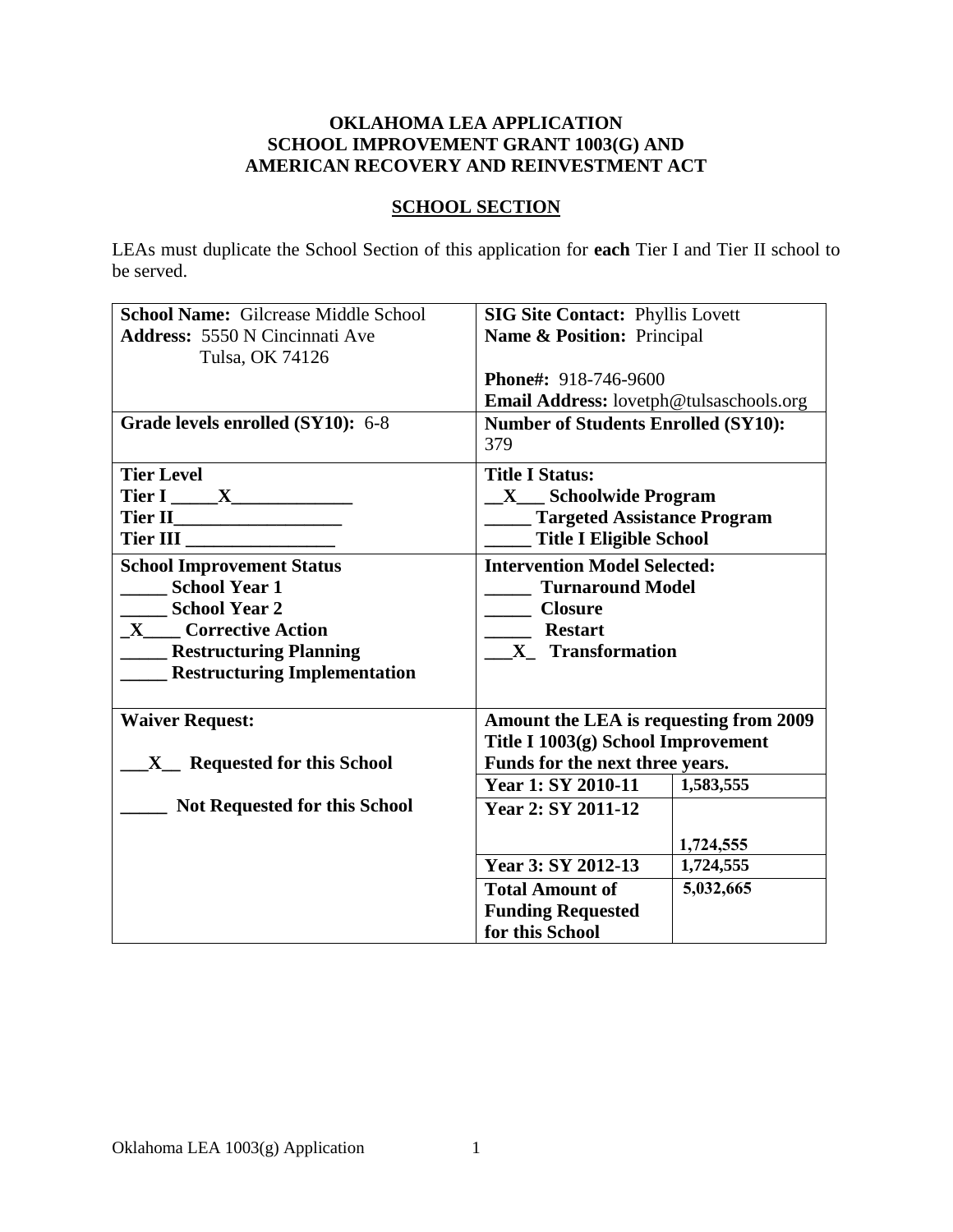## **SCHOOL NEEDS ASSESSMENT**

Describe how the LEA has consulted with relevant stakeholders regarding the LEA's application and implementation of school improvement models in its Tier I and Tier II schools.

Beginning in October, 2009 the LEA met with potential Tier I schools concerning the possibility of the 1003g grant. Meetings occurred with members of the LEA, the Tulsa Chamber of Commerce, Philanthropic Community Partners, The State Department of Education and the Tulsa Public Schools Board of Education discussing the lack of student progress toward college readiness standards and shortfalls in several academic curricular areas. For the past five years schools have implemented a comprehensive school improvement process and model that assured an analysis of data in the areas of instruction, curriculum, climate/classroom behavior, attendance and graduation rate. The individual sites received intense training in the disaggregation of data which included the collection, display and analysis of same. All significant sub groups of students were analyzed. The results were shared at several venues including, but not limited to, staff meetings, departmental meetings, grade level meetings, parent community meetings and print communications. Additional specifically designed focus groups were empowered to review and recommend courses of action which address unique and specific needs of the audiences within of the province of the review of the focus group.

| <b>Student Achievement Data</b>   | <b>Perception Data</b>                       | <b>Demographic Data</b>          |
|-----------------------------------|----------------------------------------------|----------------------------------|
| (OCCT, Benchmarks, District       | (Staff/Student/Parent Surveys, Self          | (Attendance, Truancy, Ethnicity, |
| <b>Assessments, Report Cards)</b> | <b>Assessments, Meeting Minutes)</b>         | Low-Income, Special Education)   |
| 2009 OCCT, percent scoring        | Quality Time Analysis: Estimated             | Total Pop. - 379                 |
| satisfactory or above:            | usage of 82% of instructional                | Caucasian $-12%$                 |
| $6th$ Math 28%                    | minutes each day for classroom               | African/Am $-77%$                |
| $6th$ Reading 22%                 | instruction; 63 minutes lost each day        | Amer. Ind. $-5\%$                |
| $7th$ Math 27%                    | for lunch (45 min), class changes            | Hispanic $-4%$                   |
| $7th$ Reading 25%                 | (18 min), housekeeping/distractions          | Asian/Pac. Isl. $-1\%$           |
| $8th$ Math 11%                    | $(13 \text{ min.})$                          | Male $-53%$                      |
| $8th$ Reading 16%                 |                                              | Female $-47%$                    |
| College Readiness Indicators as   | Student Readiness Inventory (6 <sup>th</sup> | Attendance: 93.7%                |
| Determined by ACT-EPAS            | grade self assessment): 1-100 scale          |                                  |
| Reading: 6%                       | Academic discipline - 52                     |                                  |
| Math: 2%                          | Commitment to school - 61                    |                                  |
| ELA: 17%                          | Family attitude toward education -           |                                  |
|                                   | 64                                           |                                  |
|                                   | Family involvement - 60                      |                                  |
|                                   | Managing feelings - 44                       |                                  |
|                                   | Optimism - 57                                |                                  |
|                                   | Orderly Conduct - 51                         |                                  |
|                                   | Rel. with School Personnel - 53              |                                  |
|                                   | School Safety Climate - 34                   |                                  |

Complete the chart below showing the data sources used as part of the comprehensive needs assessment. Rows may be added as needed.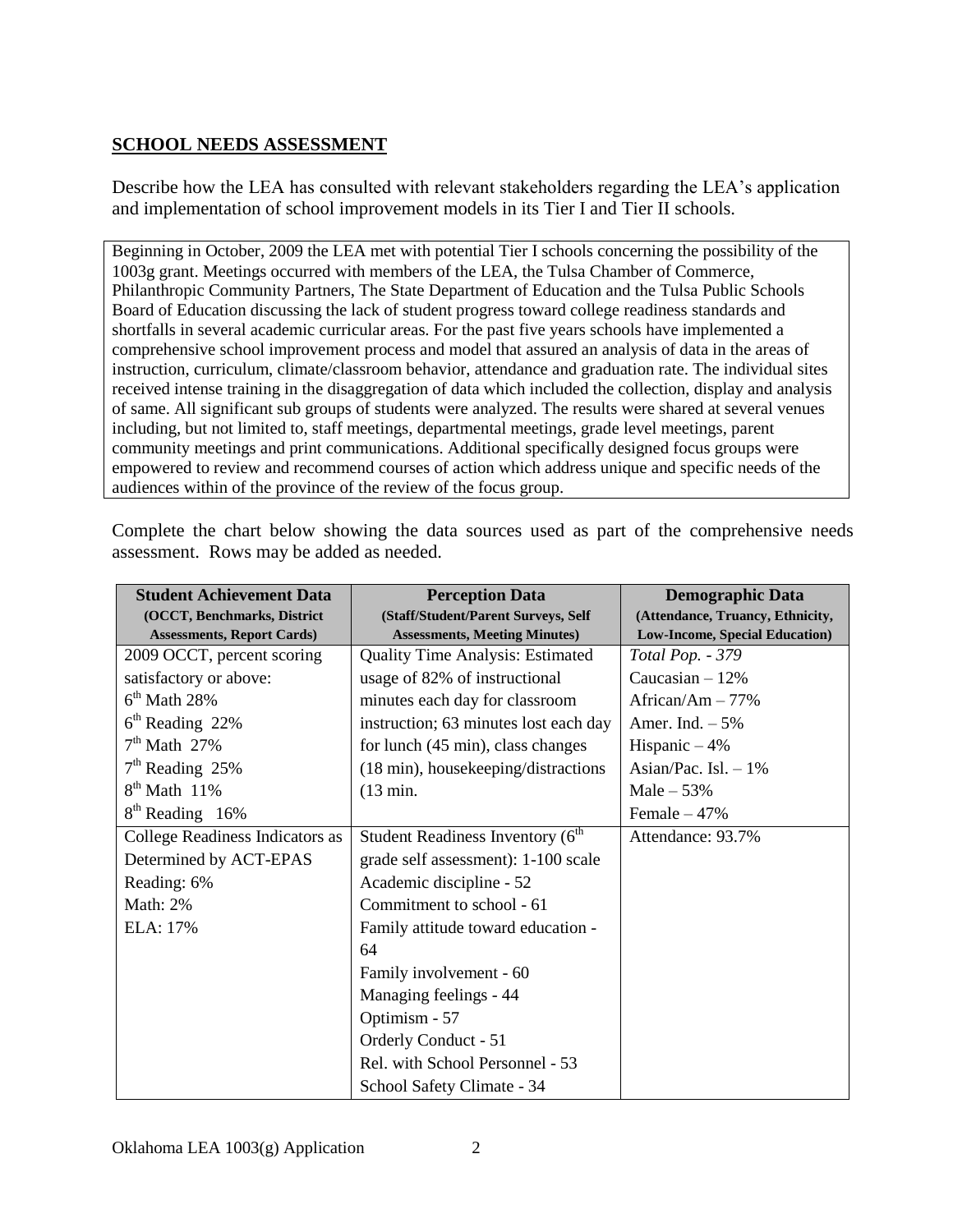| Thinking before $Acting - 54$    |                               |
|----------------------------------|-------------------------------|
| Overall Academic Success Index - |                               |
| 49                               |                               |
|                                  | Low Income $(F/RL) - 103.9\%$ |
|                                  | Special Education: 20%        |
|                                  | Cases of suspension: 306      |
|                                  | Days lost to suspension: 3373 |

Complete the chart below by providing a list of the stakeholders involved in the needs assessment process.

| <b>Name</b>                                | <b>Title</b>                     | <b>Stakeholder Group</b> |
|--------------------------------------------|----------------------------------|--------------------------|
| Phyllis Lovett - Needs Assessment and Lead | Principal                        | School                   |
| Team planning member                       |                                  |                          |
| Haven Ferguson-Needs Assessment and Lead   | <b>Assistant Principal</b>       | School                   |
| Team planning member                       |                                  |                          |
| Brian Davis-Needs Assessment and Lead      | <b>Instructional Facilitator</b> | School                   |
| Team planning member                       |                                  |                          |
| Tyrone Pelzer-Needs Assessment and Lead    | <b>Instructional Facilitator</b> | School                   |
| Team planning member                       |                                  |                          |
| Daniel Sexton-Needs Assessment and Lead    | Teacher                          | School                   |
| Team planning member                       |                                  |                          |
| Melanie Miller–Needs Assessment and Lead   | Teacher                          | School                   |
| Team planning member                       |                                  |                          |
| Eric Fahland – Needs Assessment team       | Teacher                          | School                   |
| Randy Wilson - Needs Assessment team       | Parent                           | Community                |
| Mrs. Johnson – Needs Assessment team       | Parent                           | Community                |
| Rebecca Marx - Jimmerson – Needs           | Partner In Education             | Community                |
| <b>Assessment Team</b>                     |                                  |                          |
| Nancy McDonald - Needs Assessment team     | Partner In Education             | Community                |
| Ezra Lewis - Needs Assessment team         | Student                          | School                   |

Provide in the space below a narrative describing the needs assessment process the LEA used to collect, analyze, and report data.

The LEA used data collected from ACT to determine the college readiness of TPS students along with OCCT/EOI data to determine progress toward state standards. Each school used the SRI to gain student prospective and each staff participated in the WISE needs assessment focusing on the identified 29 rapid improvement indicators.

Provide in the chart below a summary of the results of the comprehensive needs assessment including strengths, weaknesses and areas of critical need as indicated by the data.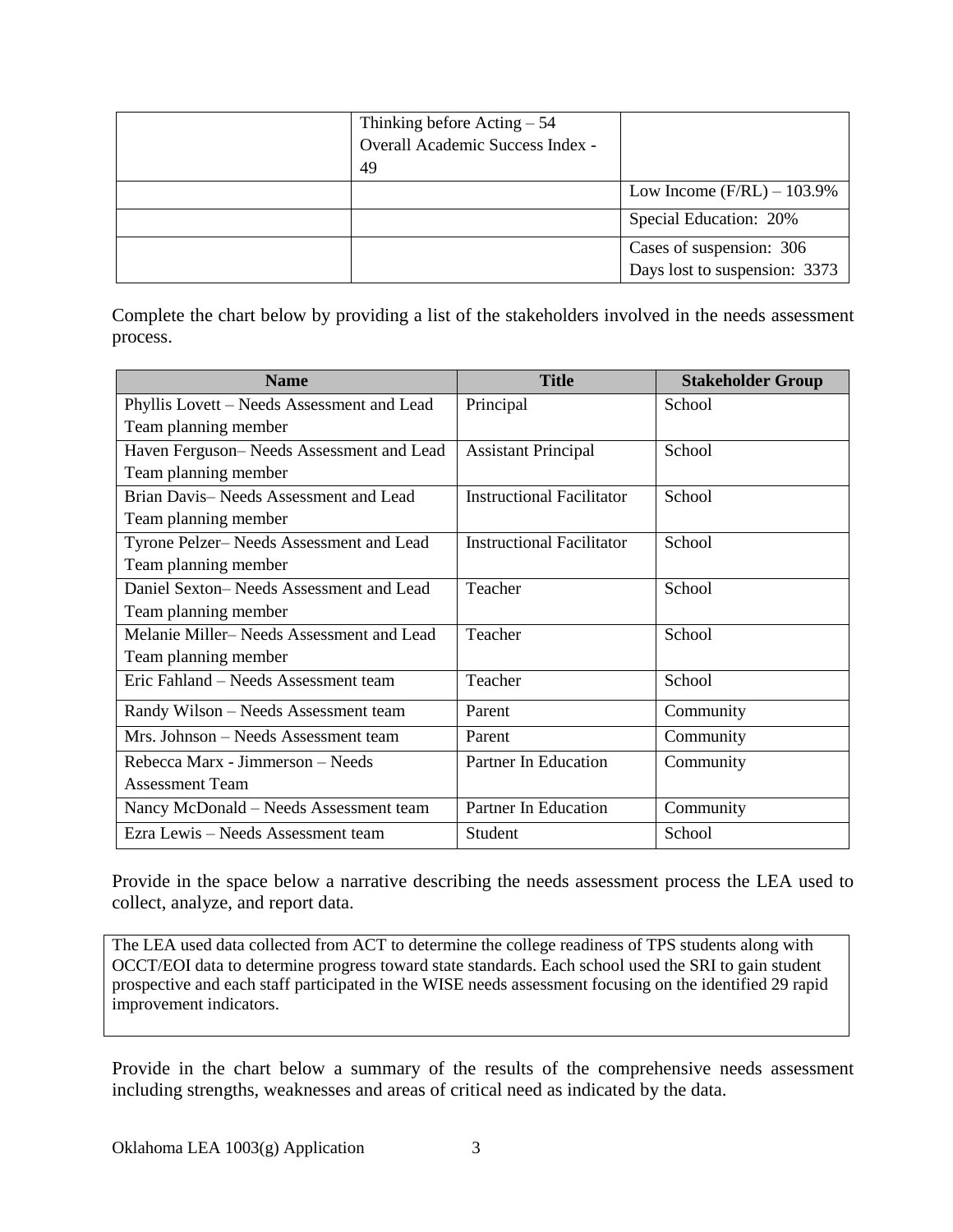| Areas to be considered as part of the                 | <b>Summary of analysis of each of the areas</b>                                                  |
|-------------------------------------------------------|--------------------------------------------------------------------------------------------------|
| comprehensive needs assessment.                       | considered as part of the comprehensive                                                          |
|                                                       | needs assessment.                                                                                |
| <b>School Profile:</b>                                | Students:                                                                                        |
| Includes student and staff data.                      | Total Pop. - 379                                                                                 |
|                                                       | Caucasian $-12%$                                                                                 |
|                                                       | African/Am - 77%                                                                                 |
|                                                       | Amer. Ind. $-5%$                                                                                 |
|                                                       | Hispanic $-4%$                                                                                   |
|                                                       | Asian/Pac. Isl. $-1\%$                                                                           |
|                                                       | Male $-53%$                                                                                      |
|                                                       |                                                                                                  |
|                                                       | Female $-47%$                                                                                    |
|                                                       | Low Income $(F/RL) - 103.9\%$                                                                    |
|                                                       | Special Education: 20%                                                                           |
|                                                       | Staff:                                                                                           |
|                                                       | Total Certified Pop. - 40                                                                        |
|                                                       | $Male - 13$                                                                                      |
|                                                       | Female $-27$                                                                                     |
|                                                       | Doctorate $-2$                                                                                   |
|                                                       | $Masters - 14$                                                                                   |
|                                                       | Bachelor $-24$                                                                                   |
|                                                       | Student/Teacher Ratio - 11.9:1                                                                   |
|                                                       | Teacher Attendance: 95%                                                                          |
| <b>Curriculum:</b>                                    | Gilcrease's vision includes high academic                                                        |
| Includes academic expectations, alignment to          | expectations for all students and determines courses                                             |
| PASS, and the process to monitor, evaluate and        | of action based on such. A recent survey indicated                                               |
| review curriculum.                                    | teachers are aware of and are implementing PASS                                                  |
|                                                       | objectives; however, some curriculum adoptions                                                   |
|                                                       | need to be aligned (EEIA-1.03). Lesson plans                                                     |
|                                                       | monitor the implementation of PASS as do                                                         |
|                                                       | classroom observations and evaluations.                                                          |
|                                                       | Benchmark tests and various assessments also                                                     |
|                                                       | monitor how well objectives are being taught.                                                    |
|                                                       | Student data is evaluated on a regular basis to<br>determine the effectiveness of curriculum and |
|                                                       | teaching processes. The common academic core                                                     |
|                                                       | curriculum accommodates the learning needs of                                                    |
|                                                       | most students (EEIA-1.07).                                                                       |
| <b>Classroom Evaluation/Assessment:</b>               | Data is collected and disaggregated on an ongoing                                                |
| Includes classroom assessments, alignment to          | basis to identify areas of greatest need for focused,                                            |
| PASS, and use of assessment data.                     | data driven instruction (EEIB-2.03, 2.05). Weekly                                                |
|                                                       | collaboration and Professional Learning                                                          |
|                                                       | Communities focus on student achievement, and                                                    |
|                                                       | data is used to determine what classes are taught by                                             |
|                                                       | teachers and what classes students need.                                                         |
| <b>Instruction:</b>                                   | Gilcrease has worked to integrate technology via                                                 |
| Includes the varied strategies used in the classroom, | Smart Boards and best teaching practices (EEIC -                                                 |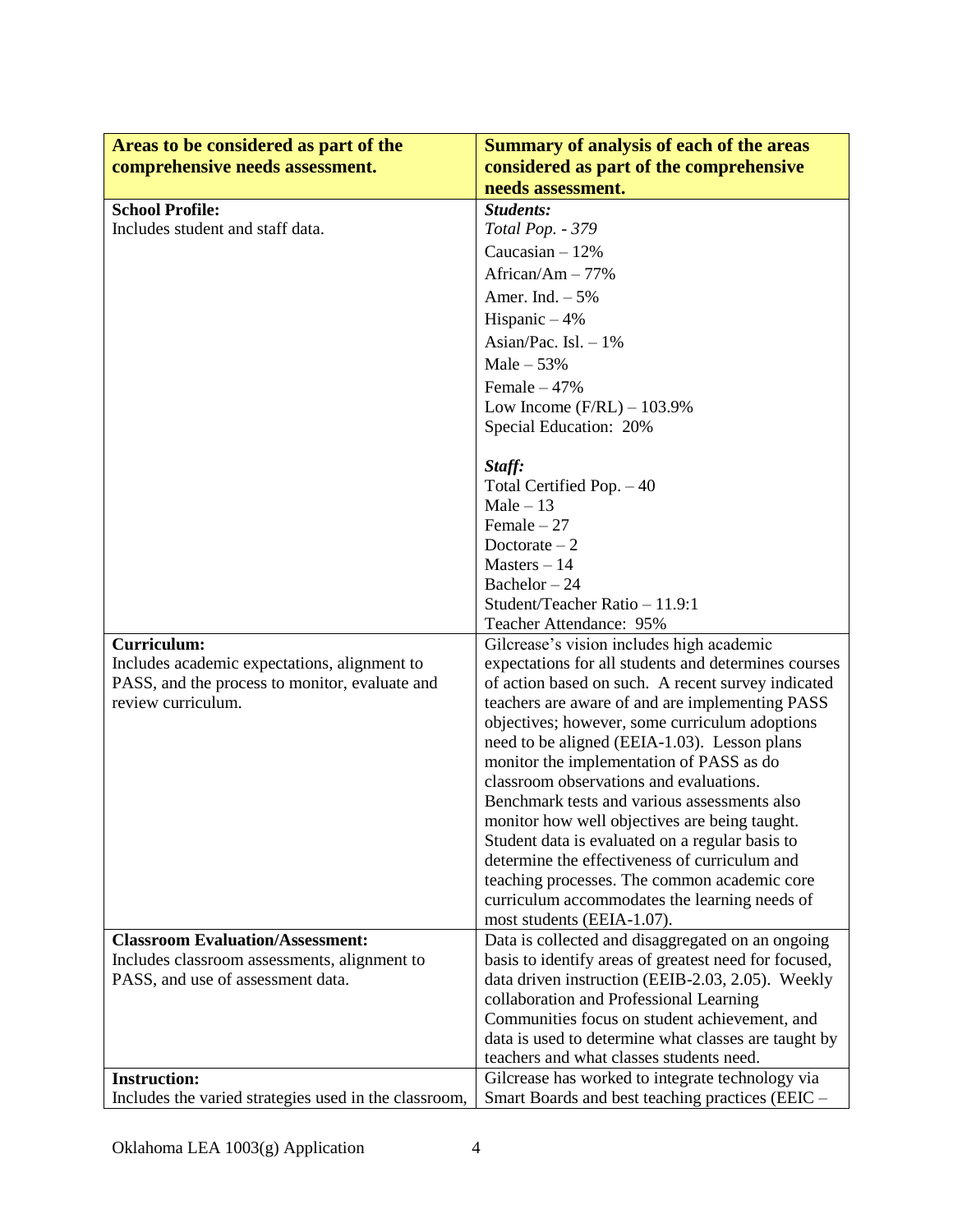| integration of technology, and teacher             | 3.02, 3.03). The teachers have worked together and                                                       |
|----------------------------------------------------|----------------------------------------------------------------------------------------------------------|
| collaboration.                                     | with instructional facilitators to implement                                                             |
|                                                    | Marzano's Instructional Strategies (EEIC-3.01).                                                          |
|                                                    | According to the needs assessment, common plan                                                           |
|                                                    | times allow teams to collaborate and provide much                                                        |
|                                                    | needed support for the large population of first-year                                                    |
|                                                    | teachers (EEIIC-6.11).                                                                                   |
| <b>School Culture:</b>                             | The administration and staff of Gilcrease is                                                             |
| Includes learning environment, leader and teacher  | working to transform the culture of the school with                                                      |
| beliefs, and value of equity and diversity.        | the vision of high expectations for student behavior                                                     |
|                                                    | and achievement (EEIIA-4.03, 4.05). Teachers                                                             |
|                                                    | rehearse classroom procedures and expectations on                                                        |
|                                                    | an ongoing basis. Additionally, the faculty and                                                          |
|                                                    | staff of Gilcrease focus on building positive                                                            |
|                                                    | relationships with students to create a sense of                                                         |
|                                                    | belonging and community. Administration and                                                              |
|                                                    | teachers believe all students will rise to meet our                                                      |
|                                                    | high expectations.                                                                                       |
| <b>Student, Family, and Community Support:</b>     | Gilcrease is fortunate to have a parent liaison who                                                      |
| Includes communication methods and including       | visits students' homes to keep parents involved and<br>informed (EEIIA-4.07). Partners in Education play |
| parents as partners.                               | a vital role in providing tutors, volunteers for                                                         |
|                                                    | events, and meeting monetary needs (EEIIB-5.01).                                                         |
|                                                    | Family Literacy Nights are held quarterly, along                                                         |
|                                                    | with parent conferences each semester to involve                                                         |
|                                                    | parents in the education of their children. Parents                                                      |
|                                                    | are visited by phone and conferences on an on-                                                           |
|                                                    | going, as-needed basis via teams of teachers and                                                         |
|                                                    | counselors (EEIIA-4.07). Additionally, each grade                                                        |
|                                                    | level team sends a newsletter to parents on a                                                            |
|                                                    | monthly basis. The annual community fair and                                                             |
|                                                    | school open house serve as venues to meet and                                                            |
|                                                    | maintain relationships with parents and the                                                              |
|                                                    | community.                                                                                               |
| Professional Growth, Development, and              | Professional development is ongoing and based on                                                         |
| <b>Evaluation:</b>                                 | the analysis of student data as well as the need to                                                      |
| Includes professional development plan, capacity   | build teacher capacity. Teacher conferences are                                                          |
| building, and evaluation process.                  | held to discuss walk-through observations as well                                                        |
|                                                    | as ongoing support for individual teacher needs that                                                     |
|                                                    | arise. Evaluations are discussed with research                                                           |
|                                                    | based suggestions and practices with practical<br>applications. Additionally, instructional facilitators |
|                                                    | work with teachers based on administrative request                                                       |
|                                                    | (EEIIC-6.13).                                                                                            |
| Leadership:                                        | Administration and faculty developed the vision                                                          |
| Includes process for decision making, policies and | together and visit it periodically throughout the                                                        |
| procedures, and the shared vision.                 | school year when making decisions (EEIIIA-7.01,                                                          |
|                                                    | EEIIIC-9.01). Additionally, dialogue at faculty                                                          |
|                                                    | meetings is conducted to reflect on the success of                                                       |
|                                                    | the school working toward the shared vision and                                                          |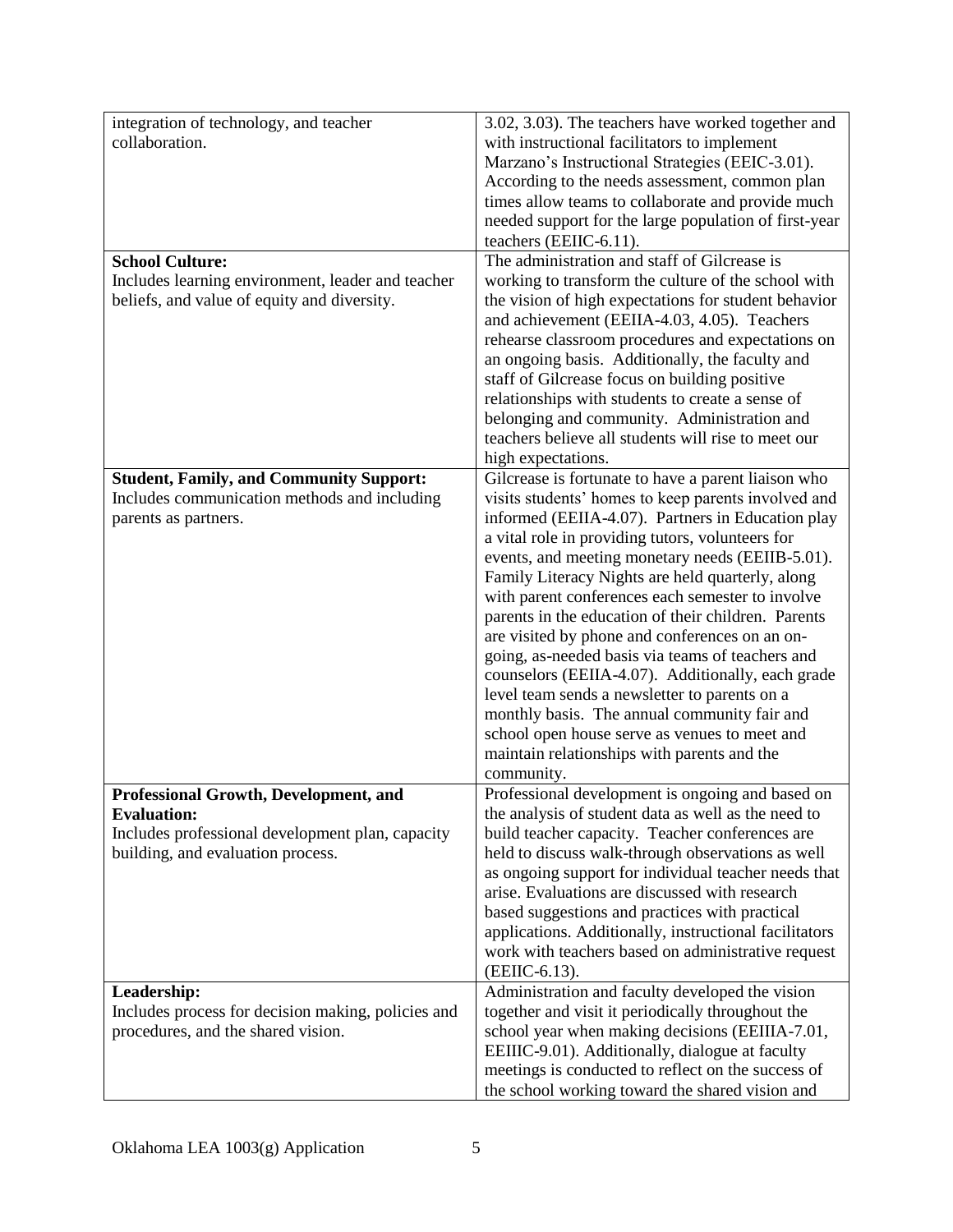|                                                      | what can be done to improve this. Policies and<br>procedures are visited, evaluated, and adjusted<br>based on faculty input and how well they are<br>working to accomplish the vision (Plan, Do, Study,<br>Act). |
|------------------------------------------------------|------------------------------------------------------------------------------------------------------------------------------------------------------------------------------------------------------------------|
| <b>Organizational Structure and Resources:</b>       | Block scheduling allows for more intense, focused                                                                                                                                                                |
| Includes use of resources, master schedule,          | learning that is chunked into appropriate sections                                                                                                                                                               |
| staffing, and teaming.                               | and time increments. It also lends to the effective                                                                                                                                                              |
|                                                      | teaming of teachers who work together during                                                                                                                                                                     |
|                                                      | common plan times (EEIIC-6.11). Student data is                                                                                                                                                                  |
|                                                      | analyzed and scheduled into classes according to                                                                                                                                                                 |
|                                                      | individual needs.                                                                                                                                                                                                |
| <b>Comprehensive and Effective Planning:</b>         | Gilcrease faculty collaborates to analyze student                                                                                                                                                                |
| Includes the process for collaboration, use of data, | data in relationship to the site improvement goals.                                                                                                                                                              |
| development of school goals, and continuous          | School wide assessment indicates each student                                                                                                                                                                    |
| evaluation.                                          | tracks his or her achievement data while the                                                                                                                                                                     |
|                                                      | teachers and school maintains ongoing records of                                                                                                                                                                 |
|                                                      | all assessment data (EEIB-2.05). Data is used to                                                                                                                                                                 |
|                                                      | drive instruction as well as Professional                                                                                                                                                                        |
|                                                      | Development.                                                                                                                                                                                                     |

## **SCHOOL IDENTIFICATION OF INTERVENTION MODEL**

In the space below, provide a detailed narrative describing how the selected intervention model was chosen and the correlation between the selected intervention model and the results of the comprehensive needs assessment.

Tulsa Public Schools decided to use the Transformational Model for all of the schools included in this grant. All of the schools have been involved in reform initiatives that conform to the requirements of this grant and five of the six schools had a new principal assigned for the 2009-2010 school year. The recent state budget cuts and resulting large numbers of classroom teachers being placed on trim lists would make the use of the Turnaround Model problematic. In addition, the school reform work that has taken place the past two years show definite academic achievement gains that can be accelerated by the components of the Transformational Model.

**Need: Gilcrease has a school culture issue where students are not attending/staying in class, and students who are not prepared for class and emotionally prepared for learning. Activities:** Gilcrease will hire two PRIDE Promoters who will build relationships with students, encourage the school mantra behavior – Prepared, Respect, Integrity, Determination, and Excellence (PRIDE), be available during the day to support positive school culture, support students, counselors, and faculty in maintaining an orderly learning environment, counsel students in crisis and help them to re-focus on learning, and assist in facilitating early release Friday activities.

**Need: Gilcrease has a high ratio of new teachers and a low achievement rate for students in all subject areas. Activities:** Gilcrease will hire two Instructional coaches with an emphasis on math/science and language arts/social sciences. These full time positions will coach/mentor teachers,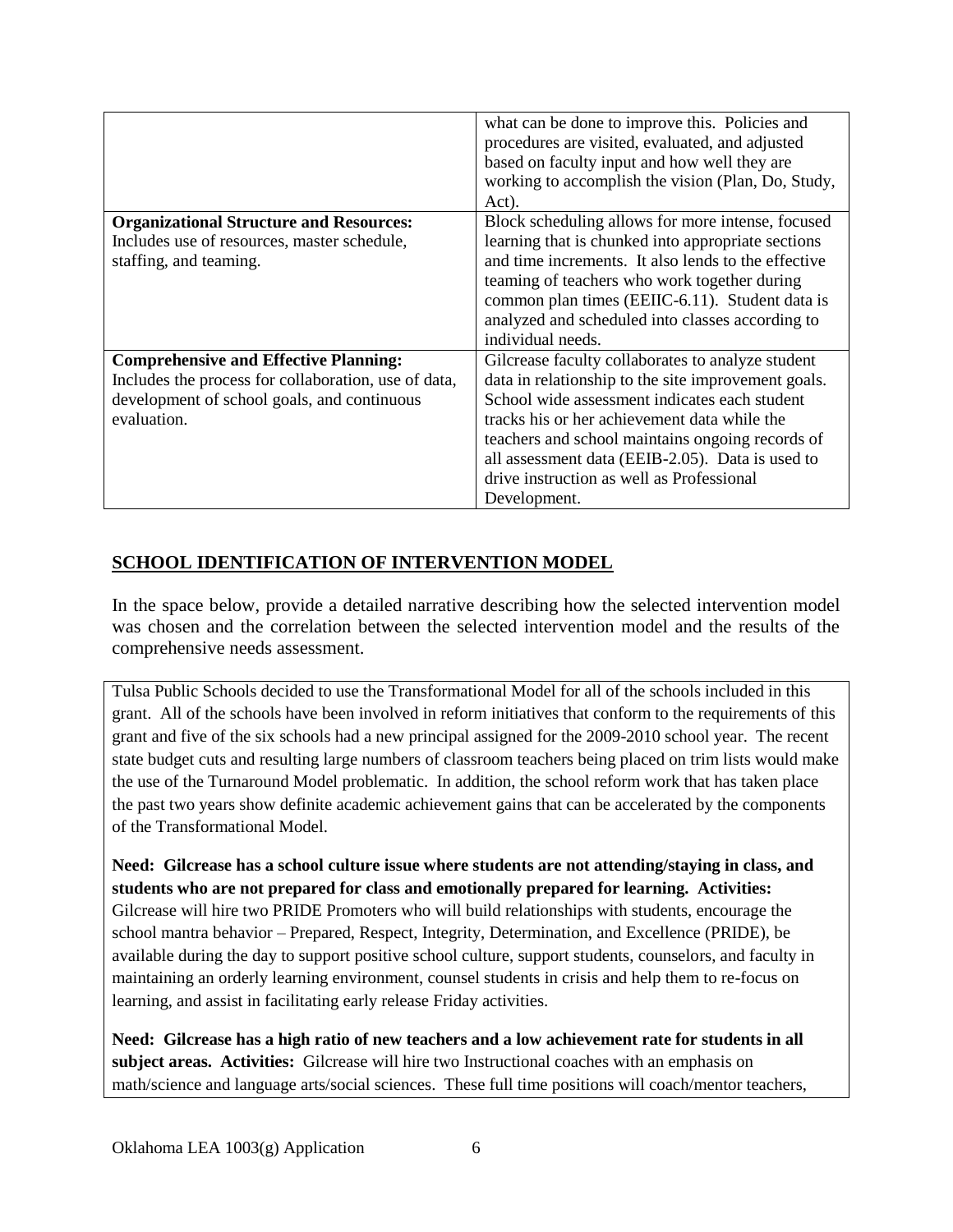support the Professional Learning Community leaders, provide professional development in such areas as developing a high performance learning culture, model and coach effective teaching practices, assist in the implementation of assessment rubrics, and professional development in best practices. In addition, Gilcrease will seek a new school policy to make the exempt from receiving teachers on the trim list to ensure a high quality teaching staff. In addition, on one Friday of every month, Gilcrease students who are performing at a C or better in core classes will have the opportunity to attend class in the morning until noon, and then participate in career based internships in the community in the afternoon. Further, Gilcrease has a current teacher absentee rate of 15% with much of its teaching force missing at least one day of work per month. Gilcrease recognizes the value and importance of a solid, consistent teaching staff and will remedy frequent absenteeism by providing stipends to teachers and staff who have perfect attendance. Also, Gilcrease will participate in professional learning communities 45 minutes per day for five days per week to work with the urban coaches on teaching strategies and best practices. Gilcrease will extend their learning time beginning August 2010 one hour per day. This extension of time will include instruction in social skills, academic enrichment, academic remediation, and advisory. In addition, Gilcrease students will have the opportunity to attend enrichment activities such as service club, reading league, college advisory, academic bowl, and debate club, to name a few.

# **SCHOOL SMART GOALS**

Complete the charts below by providing three-year SMART Goals in Reading/Language Arts, Mathematics, and Graduation Rate, if applicable for the All Students subgroup. See the Application Instructions for the School Section for more information on SMART Goals.

| <b>SMART Reading/Language Arts Goals</b>                                                             |
|------------------------------------------------------------------------------------------------------|
| Goal for 2010-2011: The percentage of 6 <sup>th</sup> Grade students scoring Proficient or better as |
| measured on the OCCT Reading Assessment will increase from 22% to 37%. The percentage of             |
| $7th$ Grade students scoring Proficient or better as measured on the OCCT Reading Assessment         |
| will increase from 25% to 40%. The percentage of $8th$ Grade students scoring Proficient or better   |
| as measured on the OCCT Reading Assessment will increase from 16% to 31%. Students                   |
| meeting college readiness standards (ACT-EPAS) increase to 11%.                                      |
| Goal for 2011-2012: The percentage of $6th$ Grade students scoring Proficient or better as           |
| measured on the OCCT Reading Assessment will increase from 32% to 47%. The percentage of             |
| $7th$ Grade students scoring Proficient or better as measured on the OCCT Reading Assessment         |
| will increase from 40% to 55%. The percentage of $8th$ Grade students scoring Proficient or better   |
| as measured on the OCCT Reading Assessment will increase from 31% to 47%. Students                   |
| meeting college readiness standards (ACT-EPAS) increase to 16%.                                      |
| Goal for 2012-2013: The percentage of $6th$ Grade students scoring Proficient or better as           |
| measured on the OCCT Reading Assessment will increase from 47% to 62%. The percentage of             |
| $7th$ Grade students scoring Proficient or better as measured on the OCCT Reading Assessment         |
| will increase from 55% to 70%. The percentage of $8th$ Grade students scoring Proficient or better   |
| as measured on the OCCT Reading Assessment will increase from 47% to 62%. Students                   |
| meeting college readiness standards (ACT-EPAS) increase to 21%.                                      |

Rationale: Given the current academic performance of Gilcrease students, it is imperative to show a realistic, minimum growth of 15% each year as the climate improves and rigor and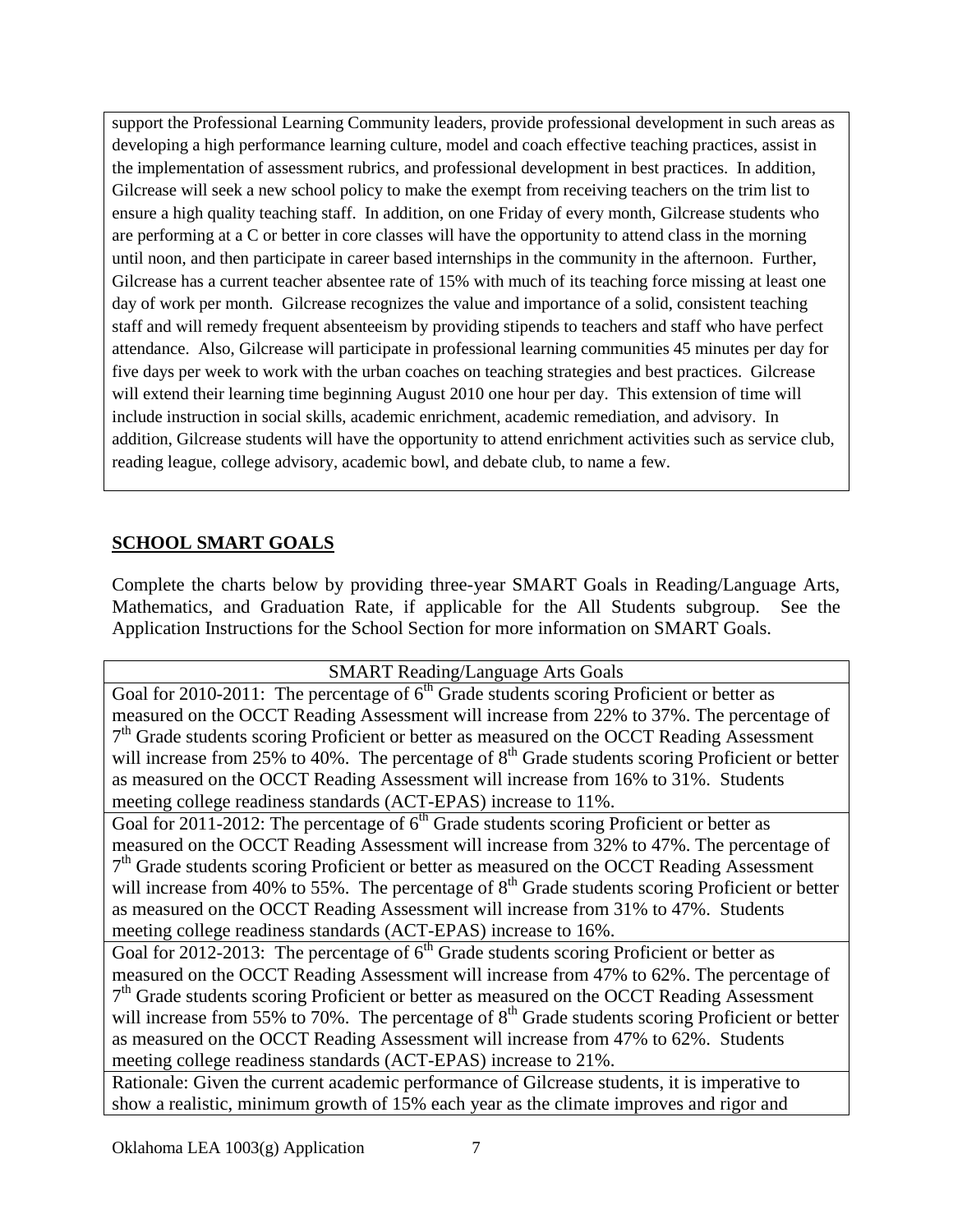college readiness increase. While 15% is significant, the gravity of the situation calls for large incremental growth in order to meet the AYP goals.  $6<sup>th</sup>$  grade goals will be similar, however current data is unavailable. Adjustments will be made accordingly based on data received in the summer of 2010.

### SMART Mathematics Goals

Goal for 2010-2011: The percentage of  $6<sup>th</sup>$  Grade students scoring Proficient or better as measured on the OCCT Math Assessment will increase from 28% to 43%. The percentage of  $7<sup>th</sup>$ Grade students scoring Proficient or better as measured on the OCCT Reading Assessment will increase from 27% to  $42\%$ . The percentage of  $8<sup>th</sup>$  Grade students scoring Proficient or better as measured on the OCCT Reading Assessment will increase from 11% to 31%. Students meeting college readiness standards (ACT-EPAS) increase to 7%.

Goal for 2011-2012: The percentage of  $6<sup>th</sup>$  Grade students scoring Proficient or better as measured on the OCCT Math Assessment will increase from 43% to 58%. The percentage of  $7<sup>th</sup>$ Grade students scoring Proficient or better as measured on the OCCT Math Assessment will increase from  $42\%$  to  $57\%$ . The percentage of  $8<sup>th</sup>$  Grade students scoring Proficient or better as measured on the OCCT Reading Assessment will increase from 31% to 51%. Students meeting college readiness standards (ACT-EPAS) increase to 12%.

Goal for 2012-2013: The percentage of  $6<sup>th</sup>$  Grade students scoring Proficient or better as measured on the OCCT Math Assessment will increase from 58% to 73%. The percentage of 7<sup>th</sup> Grade students scoring Proficient or better as measured on the OCCT Math Assessment will increase from 57% to  $72\%$ . The percentage of  $8<sup>th</sup>$  Grade students scoring Proficient or better as measured on the OCCT Reading Assessment will increase from 51% to 71%. Students meeting college readiness standards (ACT-EPAS) increase to 17%.

Rationale: Given the current academic performance of Gilcrease students, it is imperative to show a realistic, minimum growth of 15% each year as the climate improves and rigor and college readiness increase. While 15% is significant, the gravity of situation calls for large incremental growth in order to meet the AYP goals.  $6<sup>th</sup>$  grade goals will be similar, however current data is unavailable. Adjustments will be made accordingly based on data received in the summer of 2010.

# **SCHOOL ACTION PLAN**

For each Tier I and Tier II school, complete a three-year action plan for the selected intervention model. Be specific and provide detailed information regarding action steps, timelines, and person(s) responsible. Action plans can be expanded as needed.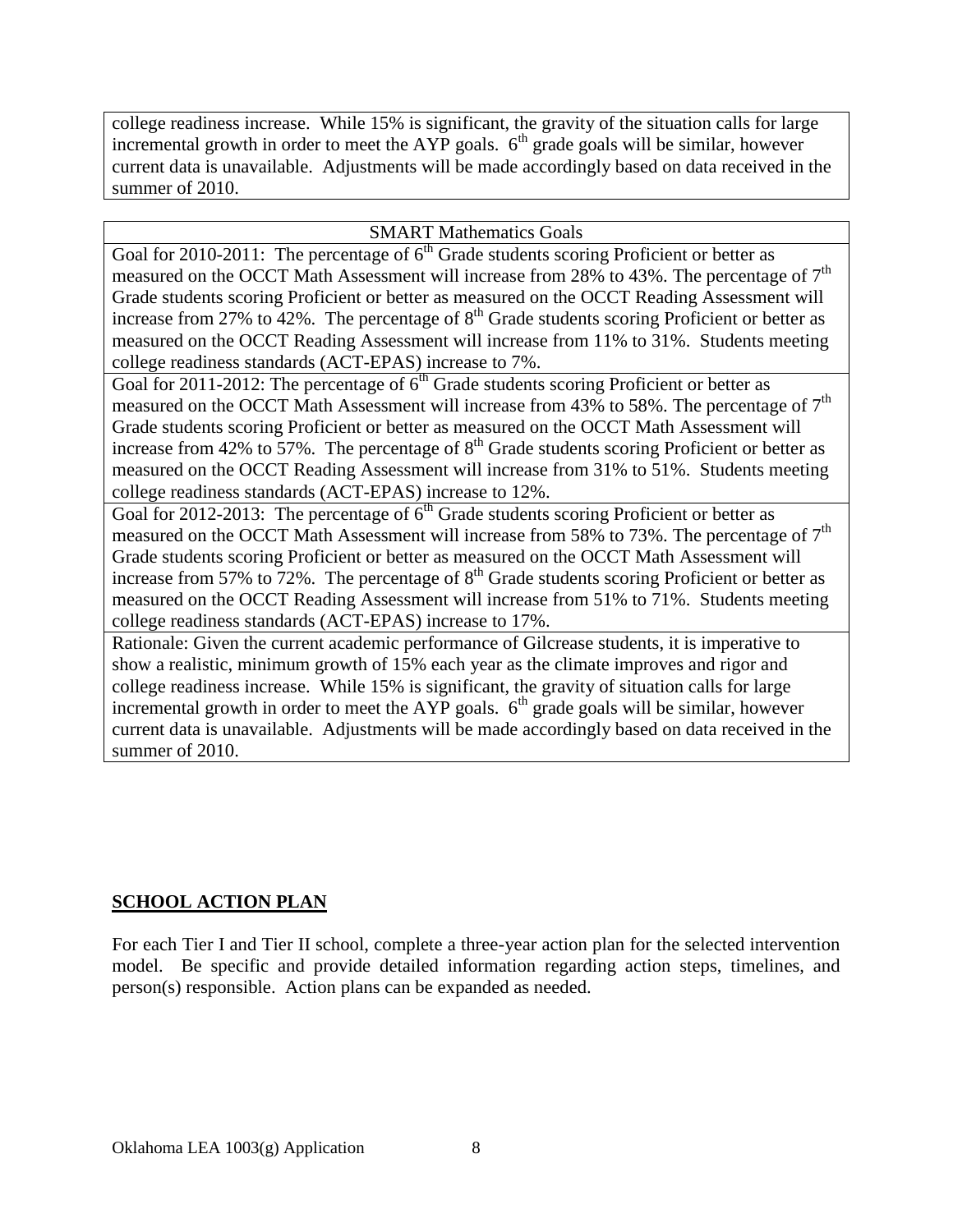| <b>Name of School: Gilcrease Middle School</b>                                                       |                                                                                                                                                                                                                                                                                                                                                                                                                                                                                                                                                                                                                                                                                                                                                                                                                                                                                                                                                                                                                                                                                                                                                                                                                                                                                                                                                                                                                                                                                                                                                                                                                                                                                                                                                              | Tier: 1                                      |                                                                                  |
|------------------------------------------------------------------------------------------------------|--------------------------------------------------------------------------------------------------------------------------------------------------------------------------------------------------------------------------------------------------------------------------------------------------------------------------------------------------------------------------------------------------------------------------------------------------------------------------------------------------------------------------------------------------------------------------------------------------------------------------------------------------------------------------------------------------------------------------------------------------------------------------------------------------------------------------------------------------------------------------------------------------------------------------------------------------------------------------------------------------------------------------------------------------------------------------------------------------------------------------------------------------------------------------------------------------------------------------------------------------------------------------------------------------------------------------------------------------------------------------------------------------------------------------------------------------------------------------------------------------------------------------------------------------------------------------------------------------------------------------------------------------------------------------------------------------------------------------------------------------------------|----------------------------------------------|----------------------------------------------------------------------------------|
| <b>Transformation Model</b>                                                                          | <b>LEA Design and Implementation of the Intervention</b><br><b>Model</b><br>(include alignment of additional resources)                                                                                                                                                                                                                                                                                                                                                                                                                                                                                                                                                                                                                                                                                                                                                                                                                                                                                                                                                                                                                                                                                                                                                                                                                                                                                                                                                                                                                                                                                                                                                                                                                                      | <b>Timeline for</b><br><b>Implementation</b> | <b>Name and Position of</b><br><b>Responsible Person(s)</b>                      |
|                                                                                                      | <b>Requirements for the Transformation Model (LEA must implement actions 1-11)</b>                                                                                                                                                                                                                                                                                                                                                                                                                                                                                                                                                                                                                                                                                                                                                                                                                                                                                                                                                                                                                                                                                                                                                                                                                                                                                                                                                                                                                                                                                                                                                                                                                                                                           |                                              |                                                                                  |
| 1. Replace the principal who led the<br>school prior to commencement of the<br>transformation model. | TPS has selected Dr. Phyllis Lovett to serve Gilcrease Middle<br>School in their transformational process to bring about greater<br>academic success and progress as well as increasing the<br>college/career-readiness of its students. Dr. Lovett was<br>selected due to demonstration of outstanding leadership which<br>included: previous outstanding success in leading Penn<br>Elementary School to meeting AYP goals in 2007-09;<br>Doctoral research and completion in Educational<br>Administration at Oklahoma State University; outstanding<br>leadership history within Tulsa Public Schools specific to<br>urban educational needs; on-going staff development<br>participation in building Professional Learning Communities;<br>on-going staff development and building staff participation in<br>creating a successful model at Gilcrease Middle School for<br>Extended Learning Time (with ELT partners); demonstrated<br>understanding of effective instructional strategies and<br>recognition of teacher effectiveness; demonstrated<br>understanding and personal commitment to teacher<br>effectiveness indicators that include student achievement<br>goals as primary indicators of success.<br>The principal already selected demonstrates the following<br>qualities: Turnaround principals will provide<br>transformational leadership to planning, launching and<br>managing the schools identified by the Oklahoma State<br>Department of Education as under-performing and in need of<br>improvement. This will include implementing the<br>intervention model chosen by TPS and the school leadership<br>to focus on high student achievement and progress,<br>college/career-readiness, building a positive and safe school | <b>July 2010</b>                             | Associate Superintendent<br>of Secondary Schools and<br>the Human Capital Office |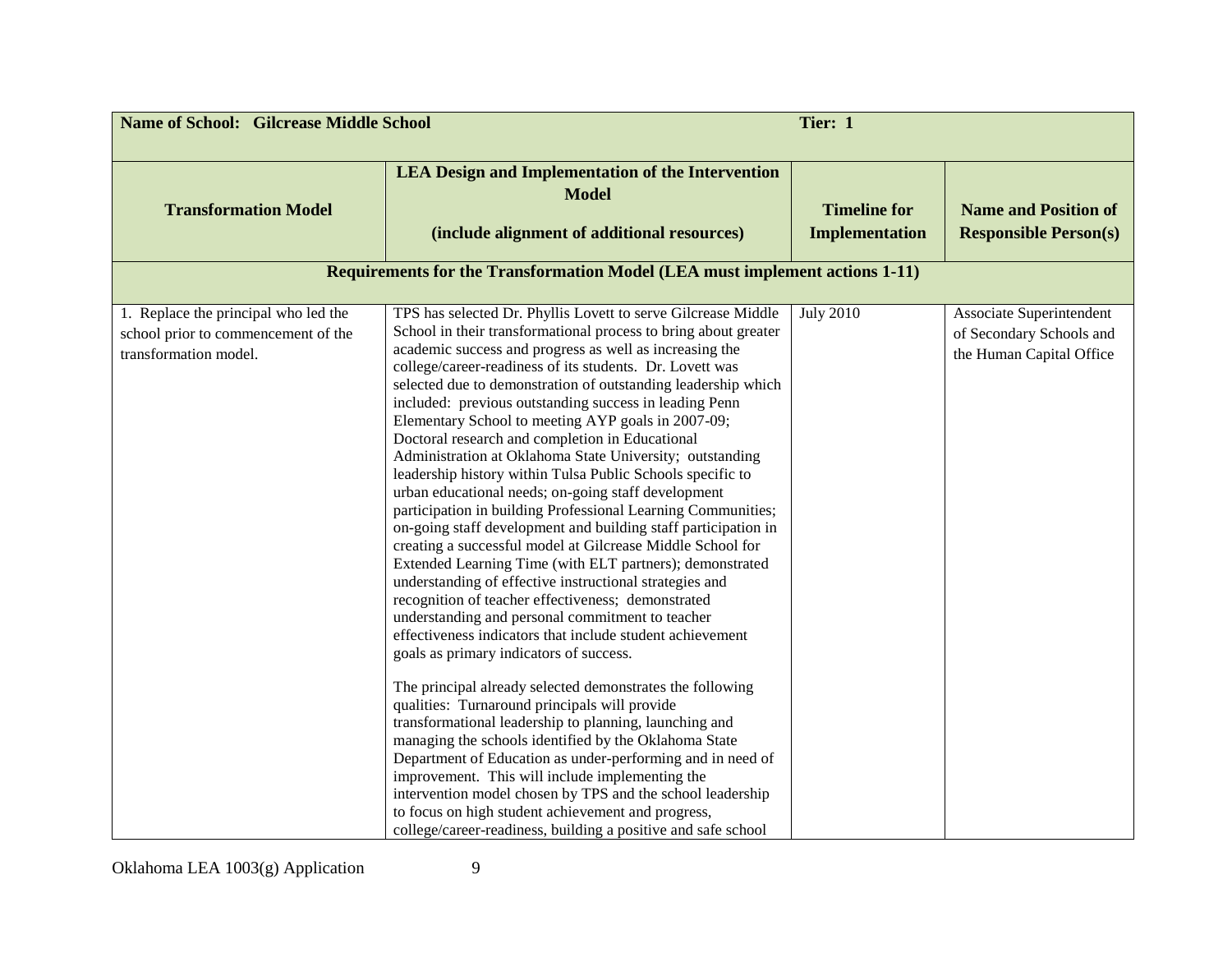| <b>Name of School: Gilcrease Middle School</b> |                                                                                                                                                                                                                                                                                                                                                                                                                                                                                                                                                                                                                                                                                                                                                                                                                                                                                                                                                                                                                                                                                                                                                                                                                                                                                                                    | Tier: 1                                      |                                                             |
|------------------------------------------------|--------------------------------------------------------------------------------------------------------------------------------------------------------------------------------------------------------------------------------------------------------------------------------------------------------------------------------------------------------------------------------------------------------------------------------------------------------------------------------------------------------------------------------------------------------------------------------------------------------------------------------------------------------------------------------------------------------------------------------------------------------------------------------------------------------------------------------------------------------------------------------------------------------------------------------------------------------------------------------------------------------------------------------------------------------------------------------------------------------------------------------------------------------------------------------------------------------------------------------------------------------------------------------------------------------------------|----------------------------------------------|-------------------------------------------------------------|
| <b>Transformation Model</b>                    | <b>LEA Design and Implementation of the Intervention</b><br><b>Model</b><br>(include alignment of additional resources)                                                                                                                                                                                                                                                                                                                                                                                                                                                                                                                                                                                                                                                                                                                                                                                                                                                                                                                                                                                                                                                                                                                                                                                            | <b>Timeline for</b><br><b>Implementation</b> | <b>Name and Position of</b><br><b>Responsible Person(s)</b> |
|                                                | climate that supports the whole student, leveraging research<br>and data based decision making to drive initiatives and<br>instruction, as well as a high performance culture for both the<br>teaching staff and the leadership team to achieve the school's<br>visionary but realistic goals. The Turnaround principals will<br>be responsible for collaborating with parents, community<br>members, the Turnaround Office and the Lead Turnaround<br>Partners, as well as other internal/external resources and<br>stakeholder to implement new education programs, data tools,<br>and other resources to accelerate student<br>achievement/progress and college/career-readiness.<br>The Turnaround principal will have entrepreneurial school<br>leadership experience with demonstrated success in driving<br>high performance, raising student achievement and progress,<br>and improving achievement and progress for underperforming<br>subgroups. They will have experience in building effective<br>teams along with exceptional coaching skills. They will also<br>have strong curriculum knowledge, including implementing<br>literacy and math interventions.<br>Qualifications: Master's Degree or equivalent in educational<br>administration and valid and appropriate Principal<br>Certification. |                                              |                                                             |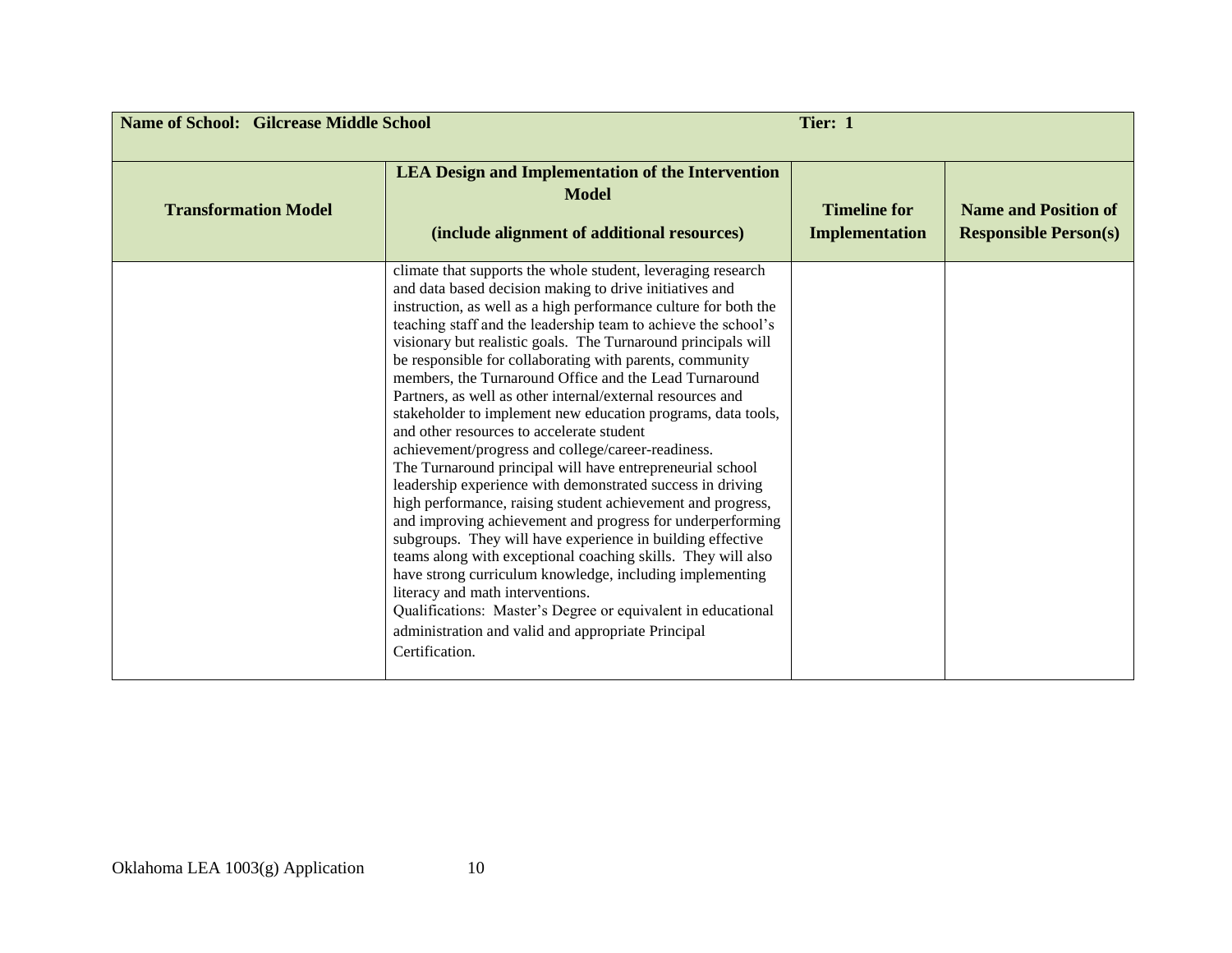| <b>Name of School: Gilcrease Middle School</b>                                                                                                                                                                                                                                                                                                                                     |                                                                                                                                                                                                                                                                                                                                                                                                                                                                                                                                                                                                                                                                                                                                                                                                                                                                                                                                                                                                                                                                                                                                  | Tier: 1                                                                                                                                                                                                                                                                                                      |                                                                                                  |
|------------------------------------------------------------------------------------------------------------------------------------------------------------------------------------------------------------------------------------------------------------------------------------------------------------------------------------------------------------------------------------|----------------------------------------------------------------------------------------------------------------------------------------------------------------------------------------------------------------------------------------------------------------------------------------------------------------------------------------------------------------------------------------------------------------------------------------------------------------------------------------------------------------------------------------------------------------------------------------------------------------------------------------------------------------------------------------------------------------------------------------------------------------------------------------------------------------------------------------------------------------------------------------------------------------------------------------------------------------------------------------------------------------------------------------------------------------------------------------------------------------------------------|--------------------------------------------------------------------------------------------------------------------------------------------------------------------------------------------------------------------------------------------------------------------------------------------------------------|--------------------------------------------------------------------------------------------------|
| <b>Transformation Model</b>                                                                                                                                                                                                                                                                                                                                                        | <b>LEA Design and Implementation of the Intervention</b><br><b>Model</b><br>(include alignment of additional resources)                                                                                                                                                                                                                                                                                                                                                                                                                                                                                                                                                                                                                                                                                                                                                                                                                                                                                                                                                                                                          | <b>Timeline for</b><br><b>Implementation</b>                                                                                                                                                                                                                                                                 | <b>Name and Position of</b><br><b>Responsible Person(s)</b>                                      |
| 2. Use rigorous, transparent, and<br>equitable evaluation systems for teachers<br>and principals that:<br>a. Take into account data on student<br>growth (as defined in this notice) as<br>a significant factor as well as other<br>factors such as multiple observation-<br>based assessments of performance<br>and ongoing collections of<br>professional practice reflective of | Value-added and Student Growth Projections<br>As part of the TPS Teacher and Leader Effectiveness<br>Initiative that will ensure that there is a quantifiably effective<br>teacher in front of every student and that effective teachers are<br>supported by effective leadership in a district that is centered<br>around a high performance culture, TPS will work with a<br>nationally recognized vendor to collect and use value-added<br>data and student growth projections.<br>Value-added scores for one year of students will be used for                                                                                                                                                                                                                                                                                                                                                                                                                                                                                                                                                                               | Teacher-student<br>linkage will be<br>verified in May 2010                                                                                                                                                                                                                                                   | Program Management<br>Office                                                                     |
| student achievement and increased<br>high-school graduations rates; and<br>b. Are designed and developed with<br>teacher and principal involvement.                                                                                                                                                                                                                                | diagnostic purposes, to identify the strengths and weaknesses<br>of the individual teacher and help them make data-informed<br>decisions about their practice. Multiple year averages will be<br>used for evaluation and exiting decisions to eliminate the risk<br>of year by year score fluctuations that may occur for reasons<br>outside the teacher's control. Additionally, a set of control<br>variables will be identified by the vendor and formulated into<br>the value-added calculation to ensure that the teacher's value-<br>added score is measuring teacher effectiveness rather than<br>student characteristics. These control variables will be<br>developed according to data availability, specifications<br>determined by the value-added vendor, as well as the<br>statistical significance of each in properly measuring teacher<br>effectiveness.<br>TPS has determined that a nationally recognized vendor that<br>specializes in value-added measures will best serve its<br>purposes for the following reasons: the calculations and<br>analyses necessary to produce reliable value-added scores are | Value-added Vendor<br>Identified through<br>RFP process by July<br>2010. Value-added<br>scores and student<br>growth information<br>produced by vendor<br>each summer/fall<br>then released to the<br>District and schools<br>for use in data-<br>informed decision<br>making and PLC<br>discussion meetings | Program Management<br>Office and Teacher and<br><b>Leader Effectiveness</b><br>Initiative Office |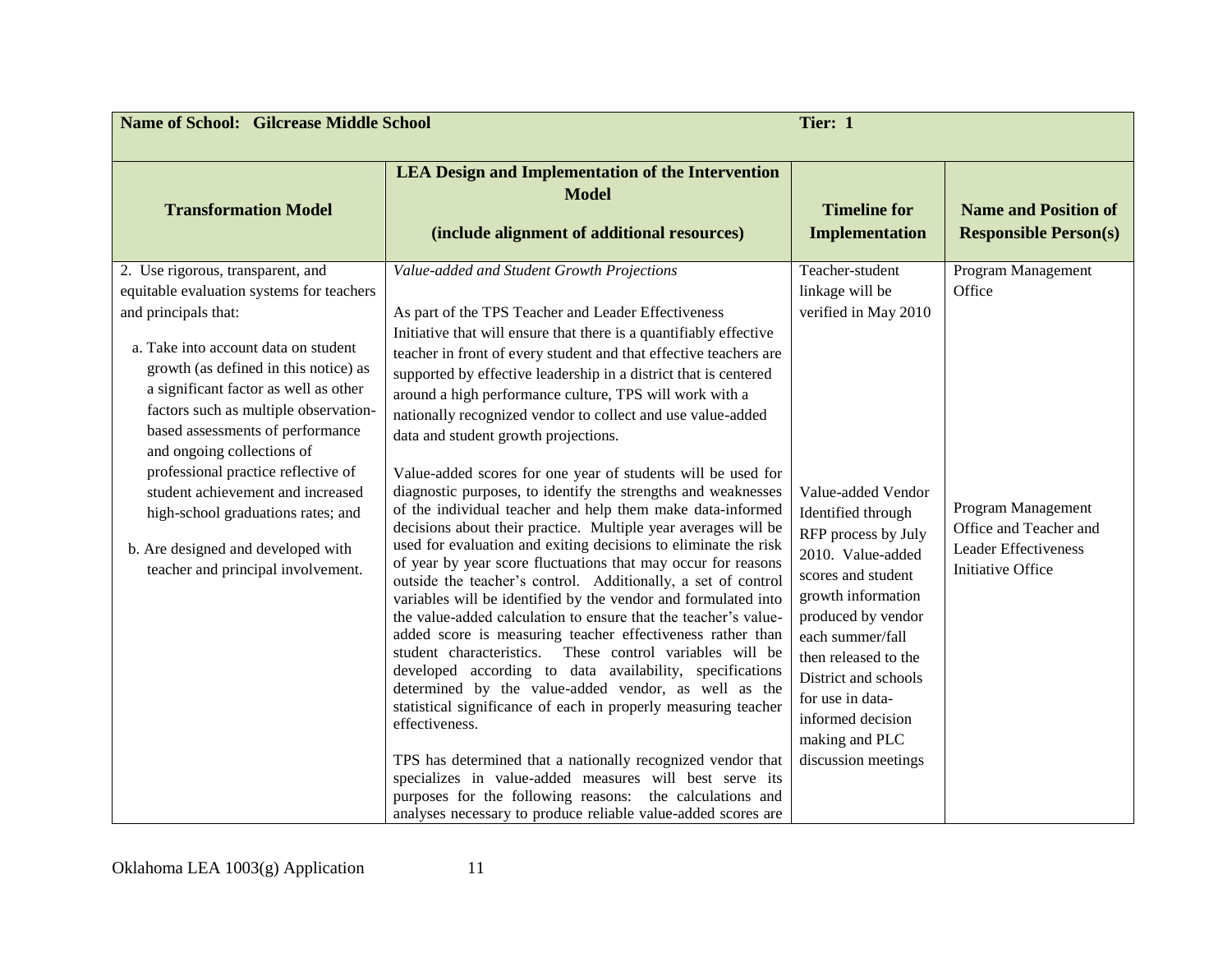| <b>Name of School: Gilcrease Middle School</b> |                                                                                                                                                                                                                                                                                                                                                                                                                                                                                                                                                                                                                                                                                                                                     | Tier: 1                                      |                                                             |
|------------------------------------------------|-------------------------------------------------------------------------------------------------------------------------------------------------------------------------------------------------------------------------------------------------------------------------------------------------------------------------------------------------------------------------------------------------------------------------------------------------------------------------------------------------------------------------------------------------------------------------------------------------------------------------------------------------------------------------------------------------------------------------------------|----------------------------------------------|-------------------------------------------------------------|
| <b>Transformation Model</b>                    | <b>LEA Design and Implementation of the Intervention</b><br><b>Model</b><br>(include alignment of additional resources)                                                                                                                                                                                                                                                                                                                                                                                                                                                                                                                                                                                                             | <b>Timeline for</b><br><b>Implementation</b> | <b>Name and Position of</b><br><b>Responsible Person(s)</b> |
|                                                | complex; a proactive approach is needed to instill teacher<br>confidence an objective assessment system. Only teachers in<br>tested grades or subjects where a test was given in the<br>previous year will be provided with an individual value-added<br>score. Teachers in non-tested grades and subjects will be<br>included in the analysis as it pertains to school-wide value-<br>added scores and student growth projections.                                                                                                                                                                                                                                                                                                 |                                              |                                                             |
|                                                | Training will be provided annually, aligned to value-added<br>reporting cycles, to ensure that teachers and administrators<br>effectively use the data to determine intervention,<br>acceleration, and appropriate student course placement.                                                                                                                                                                                                                                                                                                                                                                                                                                                                                        | August 2010 and<br>beyond                    | Lead Turnaround Partner.<br>PLC leaders                     |
|                                                | <b>Teacher Expectations</b>                                                                                                                                                                                                                                                                                                                                                                                                                                                                                                                                                                                                                                                                                                         |                                              |                                                             |
|                                                | Teacher expectations will be established and assessed via the<br>performance rubric created under the TPS Teacher and Leader<br>Effectiveness Initiative. While only a portion of TPS teachers<br>will have individual value-added scores, all teachers will be<br>assessed using the newly re-designed teacher performance<br>rubric beginning in fall of 2010. The rubric will be crafted to<br>comply with all state regulations to successfully identify the<br>effectiveness and developmental needs of teachers. The team<br>assigned to this re-design has examined the standard<br>Oklahoma evaluation tool, evaluation tools from other states,<br>the research of Charlotte Danielson, Thomas Toch and Robert<br>Rothman. | August 2010                                  | Human Capital                                               |
|                                                | The final rubric will include clear indicators of each domain<br>and dimension that will be provided to each teacher and<br>reviewer along with training to understand the measures. The<br>rubric will be divided into five numerical performance levels                                                                                                                                                                                                                                                                                                                                                                                                                                                                           | Pilot Spring 2010                            | Human Capital Office                                        |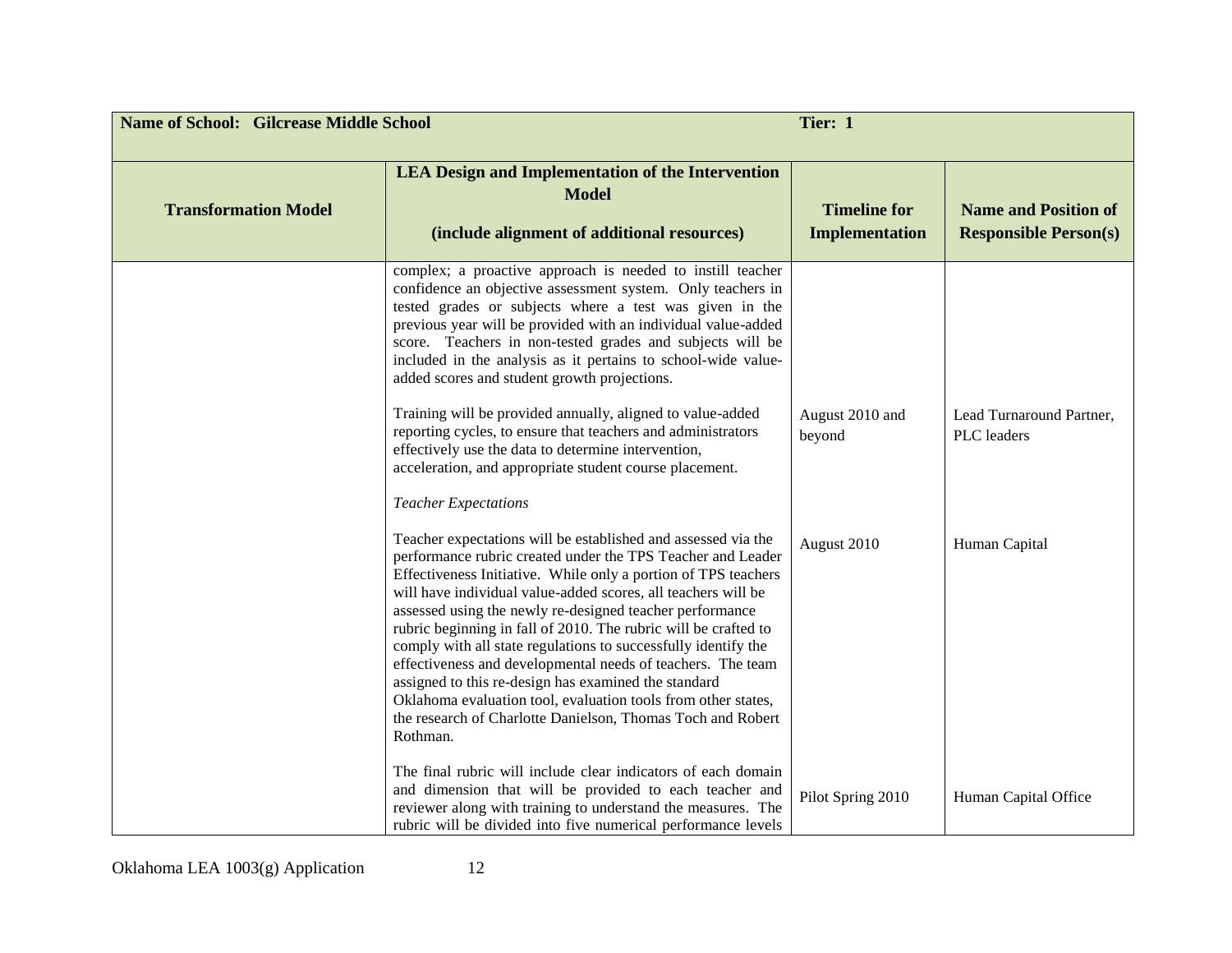| <b>Name of School: Gilcrease Middle School</b><br>Tier: 1                                                                                                                                                                                         |                                                                                                                                                                                                                                                                                                                                                                                                                                                                                                                                                                                              |                                                                          |                                                             |
|---------------------------------------------------------------------------------------------------------------------------------------------------------------------------------------------------------------------------------------------------|----------------------------------------------------------------------------------------------------------------------------------------------------------------------------------------------------------------------------------------------------------------------------------------------------------------------------------------------------------------------------------------------------------------------------------------------------------------------------------------------------------------------------------------------------------------------------------------------|--------------------------------------------------------------------------|-------------------------------------------------------------|
| <b>Transformation Model</b>                                                                                                                                                                                                                       | <b>LEA Design and Implementation of the Intervention</b><br><b>Model</b><br>(include alignment of additional resources)                                                                                                                                                                                                                                                                                                                                                                                                                                                                      | <b>Timeline for</b><br><b>Implementation</b>                             | <b>Name and Position of</b><br><b>Responsible Person(s)</b> |
|                                                                                                                                                                                                                                                   | defined for each dimension. Teachers who meet the lowest<br>performance level (1) criteria will be equivalent to<br>Correlatively, teachers who meet the<br>"unsatisfactory."<br>highest performance level (5) criteria will equate to the most<br>effective teachers. A field test of the performance rubric is<br>currently underway and a team of teachers, TCTA<br>representatives, principals, administrators, and a nationally<br>recognized expert will work to incorporate field test<br>comments into the final design in the summer of 2010.                                       | Revision with<br>nationally recognized<br>expert Summer 2010             | Human Capital Office                                        |
|                                                                                                                                                                                                                                                   | Once the performance rubric has been approved by the TPS<br>Board of Education, negotiated with TCTA, and rolled out to<br>the district, teachers will have one on one meetings with their<br>principals, as well as Professional Learning Community teams<br>leaders, Turnaround Office, and Lead Turnaround Partners, as<br>necessary, to discuss the individualized strengths and<br>weaknesses of the teacher as they relate to the teacher's<br>impact in student achievement and student progress so that<br>they can make data informed changes and improvement to<br>their practice. | Roll out Fall 2010                                                       | Human Capital Office                                        |
| 3. Identify and reward school leaders,<br>teachers, and other staff who, in<br>implementing this model, have increased<br>student achievement and high-school<br>graduation rates and identify and remove<br>those who, after ample opportunities | Rewarding Effective Teachers and Leaders<br>Principals, teachers, and staff at each school that meets or<br>exceeds its annual milestones in all categories<br>(reading/language arts, mathematics, graduation rates - for<br>high schools only) will be rewarded with school-based<br>incentives. The TPS Turnaround Office will work with the                                                                                                                                                                                                                                              | Policy/Procedure<br>established - Fall<br>2010<br>Incentives distributed | Turnaround Office and<br><b>Lead Turnaround Partner</b>     |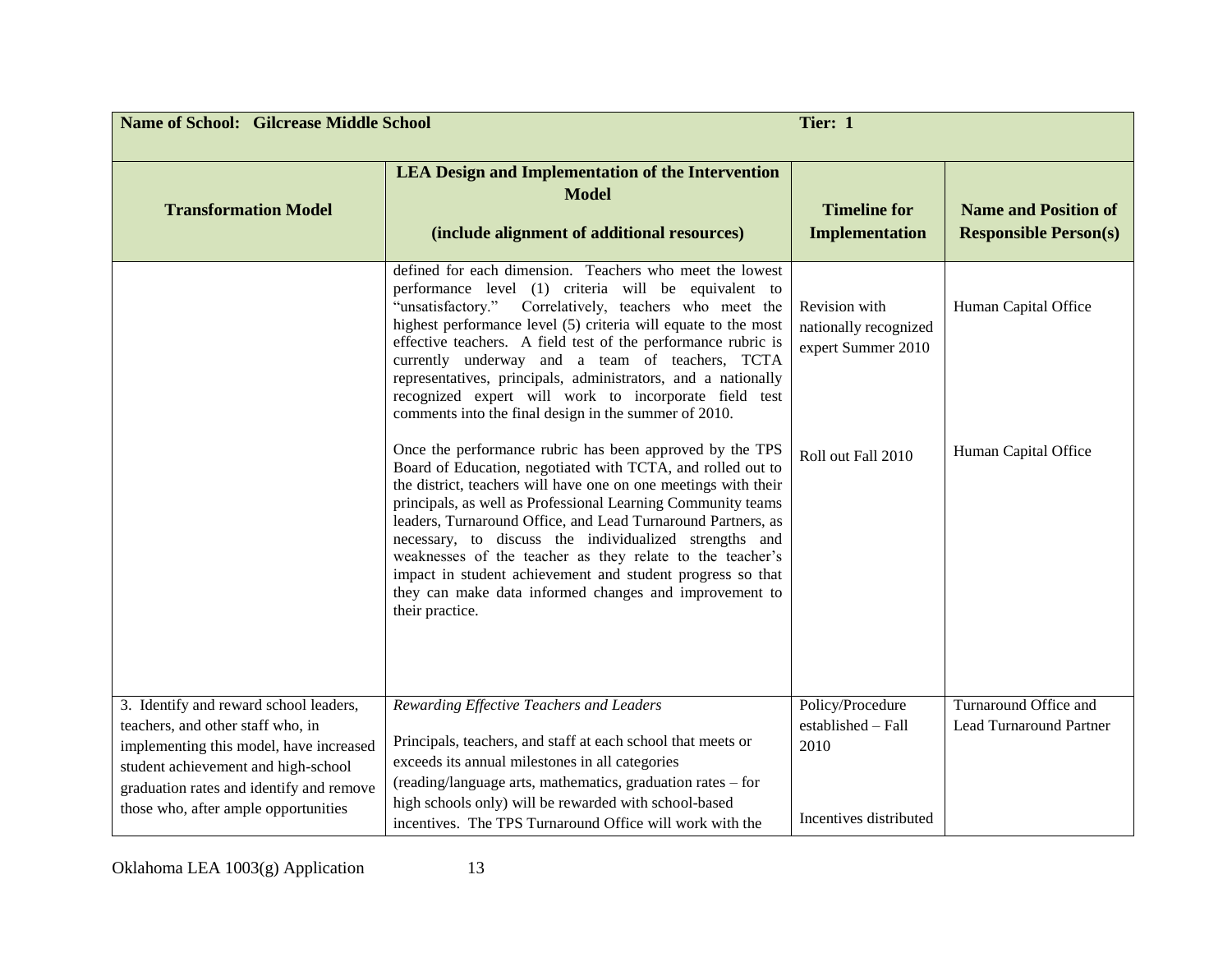| <b>Name of School: Gilcrease Middle School</b>                                              |                                                                                                                                                                                                                                                                                                                                                                                                                                                                            | Tier: 1                                                                                                                                                                     |                                                                                           |
|---------------------------------------------------------------------------------------------|----------------------------------------------------------------------------------------------------------------------------------------------------------------------------------------------------------------------------------------------------------------------------------------------------------------------------------------------------------------------------------------------------------------------------------------------------------------------------|-----------------------------------------------------------------------------------------------------------------------------------------------------------------------------|-------------------------------------------------------------------------------------------|
| <b>Transformation Model</b>                                                                 | <b>LEA Design and Implementation of the Intervention</b><br><b>Model</b><br>(include alignment of additional resources)                                                                                                                                                                                                                                                                                                                                                    | <b>Timeline for</b><br><b>Implementation</b>                                                                                                                                | <b>Name and Position of</b><br><b>Responsible Person(s)</b>                               |
| have been provided for them to improve<br>their professional practice, have not<br>done so. | Lead Turnaround Partner to determine a range of awards,<br>spanning from meeting the minimum milestone to far<br>exceeding the target. A pool of money will be created for all<br>of the participating schools and incentive amounts will be set<br>based on the availability of funds and the predicted success<br>rates of the schools in meeting or exceeding their milestones.                                                                                         | each Fall after testing<br>results are in and<br>milestone progess is<br>assessed beginning<br>fall 2011                                                                    | Turnaround Office and<br><b>Lead Turnaround Partner</b>                                   |
|                                                                                             | Further, individual teachers who demonstrate high levels of<br>effectiveness, as identified through their scores on the<br>performance rubric as well as value-added and student growth<br>information, will be approached to become Professional<br>Learning Community leaders for their schools and have the<br>opportunity to share and model for their colleagues in an<br>effort to improve the practice of everyone around them.<br><b>Exit Ineffective Teachers</b> | <b>Effective teachers</b><br>identified each Fall<br>beginning in 2010<br>after testing/rubric<br>results and value-<br>added/student growth<br>information is<br>available | Principals, Turnaround<br>Office, Lead Turnaround<br>Partner                              |
|                                                                                             | Relying on the assessment system detailed under Requirement<br>2 above, TPS will set exacting performance standards against<br>which all teachers will be measured.<br>The performance<br>standards will be developmentally<br>appropriate for<br>probationary and career teachers.                                                                                                                                                                                        | Fall 2010                                                                                                                                                                   | Principals, Turnaround<br>Office, Lead Turnaround<br>Partner, and Human<br>Capital Office |
|                                                                                             | TPS will implement and enforce adherence to these standards<br>to avoid harm to the students. District administrators and<br>principals will be required to clearly communicate<br>expectations to their teachers, make it known that<br>ineffectiveness will not be tolerated, document the<br>performance of every teacher, and be held accountable for<br>enforcing the rules when expectations are not met. Consistent                                                 |                                                                                                                                                                             |                                                                                           |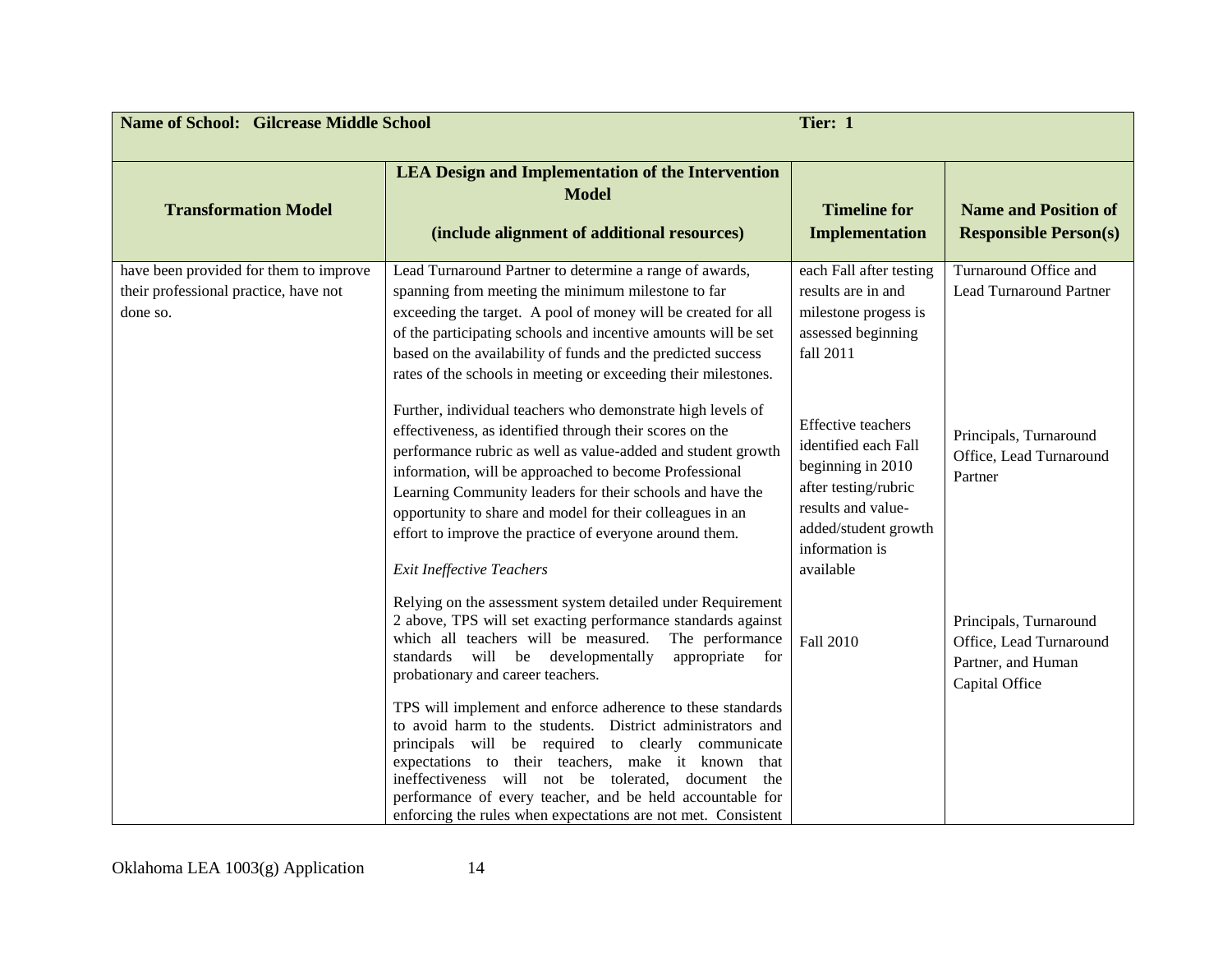| <b>Name of School: Gilcrease Middle School</b><br>Tier: 1 |                                                                                                                                                                                                                                                                                                                                                                                                                                                                                                                                                                                                                                                                                                                                                                                                                                                                                                                                                                                                                                                                                                                                                                             |                                              |                                                                            |
|-----------------------------------------------------------|-----------------------------------------------------------------------------------------------------------------------------------------------------------------------------------------------------------------------------------------------------------------------------------------------------------------------------------------------------------------------------------------------------------------------------------------------------------------------------------------------------------------------------------------------------------------------------------------------------------------------------------------------------------------------------------------------------------------------------------------------------------------------------------------------------------------------------------------------------------------------------------------------------------------------------------------------------------------------------------------------------------------------------------------------------------------------------------------------------------------------------------------------------------------------------|----------------------------------------------|----------------------------------------------------------------------------|
| <b>Transformation Model</b>                               | <b>LEA Design and Implementation of the Intervention</b><br><b>Model</b><br>(include alignment of additional resources)                                                                                                                                                                                                                                                                                                                                                                                                                                                                                                                                                                                                                                                                                                                                                                                                                                                                                                                                                                                                                                                     | <b>Timeline for</b><br><b>Implementation</b> | <b>Name and Position of</b><br><b>Responsible Person(s)</b>                |
|                                                           | documentation of performance for every teacher in the school<br>is key to this strategy so that when a teacher falls below the<br>acceptable levels and the exiting process is activated,<br>compliance with due process procedures is not at issue since<br>the teacher, principal and the district are all aware of the<br>teacher's performance.                                                                                                                                                                                                                                                                                                                                                                                                                                                                                                                                                                                                                                                                                                                                                                                                                         |                                              |                                                                            |
|                                                           | <b>Exit Ineffective Leaders</b><br>Principals and assistant principals will also be held to a set of<br>performance standards that will include ensuring that their<br>school is performing up to expected achievement levels.<br>These standards will be clearly communicated to all leaders at<br>the outset of their term and as needed for reinforcement. An<br>effective leader will be expected to show a school value-<br>added score that meets or exceeds a specified minimum score<br>each year as well as meeting Federal AYP (Annual Yearly<br>Progress) standards for graduation rates, student test scores,<br>and attendance. They will also be required to have a score on<br>their performance rubric evaluation that meets or exceeds<br>district standards. Developing leaders will be permitted to<br>achieve at a slightly lower standard in their first year, but will<br>be expected to reach the district standard of effectiveness in<br>the following year. Leaders who do not attain these levels of<br>performance will be counseled toward the appropriate<br>development activities, but will be exited if they do not reach<br>expectations. | Fall 2010                                    | Turnaround Office, Lead<br>Turnaround Partner, and<br>Human Capital Office |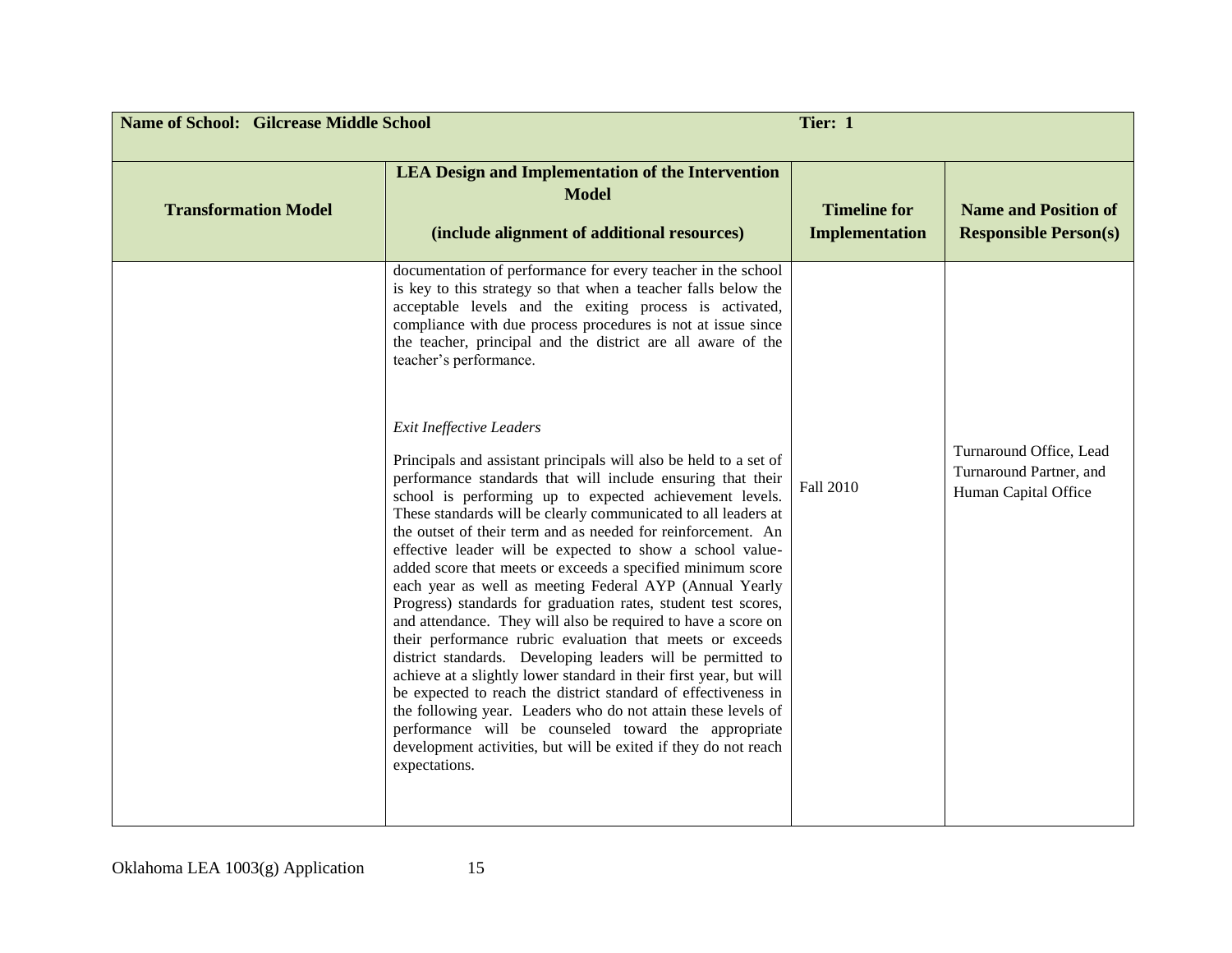| <b>LEA Design and Implementation of the Intervention</b><br><b>Model</b><br>(include alignment of additional resources)                                                                                                                                                                                                                                                                                                                                                                                                                                                                                                                                                                                             | <b>Timeline for</b>                                                         |                                                                                  |
|---------------------------------------------------------------------------------------------------------------------------------------------------------------------------------------------------------------------------------------------------------------------------------------------------------------------------------------------------------------------------------------------------------------------------------------------------------------------------------------------------------------------------------------------------------------------------------------------------------------------------------------------------------------------------------------------------------------------|-----------------------------------------------------------------------------|----------------------------------------------------------------------------------|
|                                                                                                                                                                                                                                                                                                                                                                                                                                                                                                                                                                                                                                                                                                                     | <b>Implementation</b>                                                       | <b>Name and Position of</b><br><b>Responsible Person(s)</b>                      |
|                                                                                                                                                                                                                                                                                                                                                                                                                                                                                                                                                                                                                                                                                                                     |                                                                             |                                                                                  |
| Too often teachers and administrators are overwhelmed with<br>data, but they lack the means to utilize that data in a<br>productive and impactful manner. By implementing the<br>following strategies, TPS will establish and sustain school-<br>wide, balanced assessment systems that reinforce the value of<br>both summative and formative measures to inform<br>educational decision making as well as empowering teachers<br>and administrators to use data efficiently to make such<br>decisions. These changes in practice will be implemented<br>through the use of differentiated, problem-based professional<br>development that is highly utilitarian for all staff, including<br>leadership mentoring. | <b>Ongoing Professional</b><br>Development<br>throughout the school<br>year | Turnaround Office, Lead<br>Turnaround Partner, and<br>principals                 |
| Hire Instructional Coaches and provide training.                                                                                                                                                                                                                                                                                                                                                                                                                                                                                                                                                                                                                                                                    | August 2010                                                                 | Principal and<br><b>Transformational Coach</b>                                   |
| Provide monthly classroom visits for modeling and coaching.                                                                                                                                                                                                                                                                                                                                                                                                                                                                                                                                                                                                                                                         |                                                                             | Coaches                                                                          |
| In addition to the Professional Development offerings<br>throughout the year and the weekly PLC team discussions and<br>planning sessions, the Lead Turnaround Partner will design<br>and host a 5-day summer academy each year for the leaders<br>and teachers of the participating schools to immerse them in<br>Transformation principles and help them implement the<br>models to fidelity. This academy will bring in national                                                                                                                                                                                                                                                                                 | August 2010 and<br>beyond                                                   | Turnaround Office and<br><b>Lead Turnaround Partner</b><br>Turnaround Office and |
|                                                                                                                                                                                                                                                                                                                                                                                                                                                                                                                                                                                                                                                                                                                     | experts who will speak on topics such as the Case for Change                | 5-day Summer                                                                     |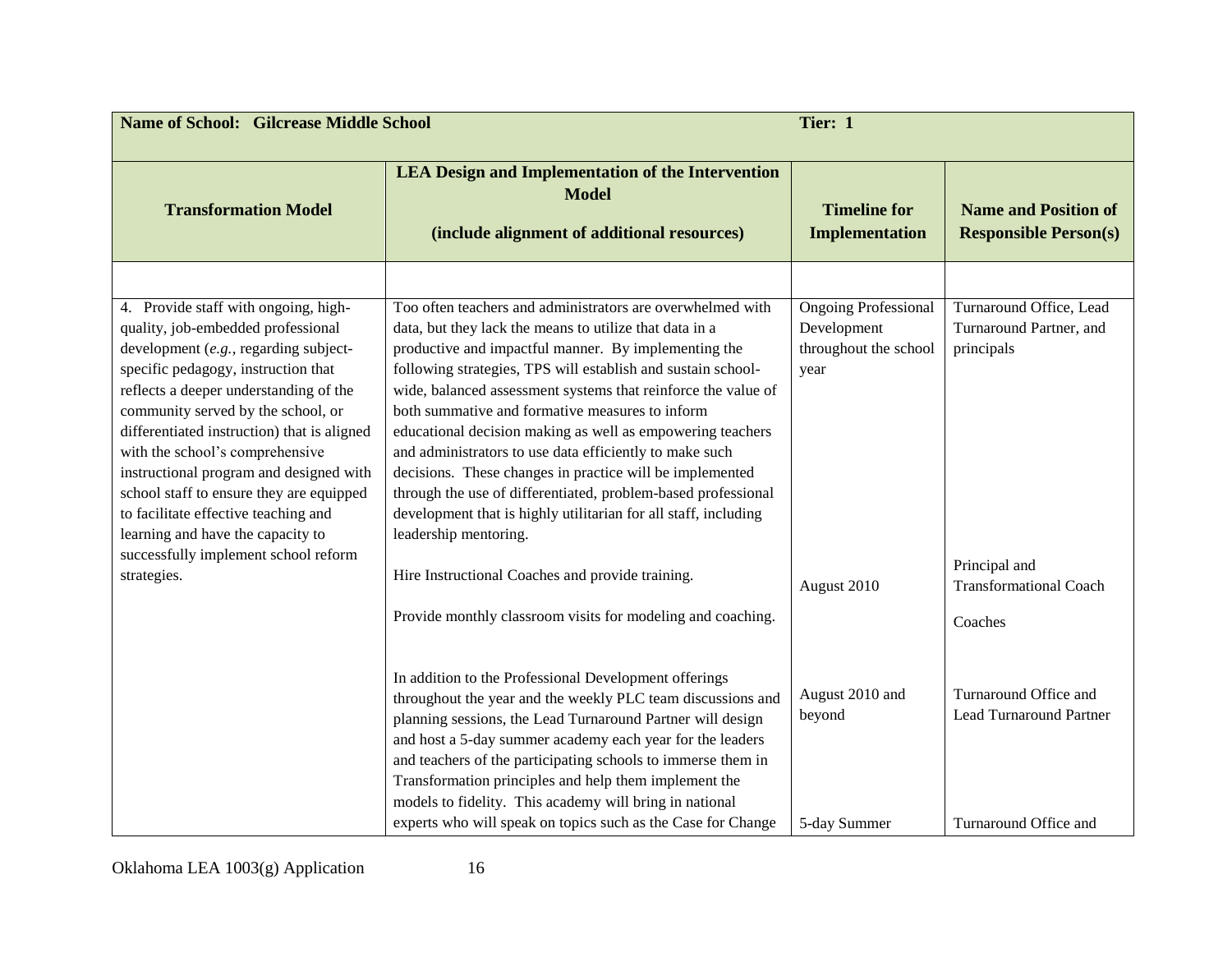| <b>Name of School: Gilcrease Middle School</b><br>Tier: 1                                                                                                                                                                                                                                                               |                                                                                                                                                                                                                                                                                                                                                                                                                                                                                                                                                                                                                                                                                           |                                                                                                                                              |                                                                                        |
|-------------------------------------------------------------------------------------------------------------------------------------------------------------------------------------------------------------------------------------------------------------------------------------------------------------------------|-------------------------------------------------------------------------------------------------------------------------------------------------------------------------------------------------------------------------------------------------------------------------------------------------------------------------------------------------------------------------------------------------------------------------------------------------------------------------------------------------------------------------------------------------------------------------------------------------------------------------------------------------------------------------------------------|----------------------------------------------------------------------------------------------------------------------------------------------|----------------------------------------------------------------------------------------|
| <b>Transformation Model</b>                                                                                                                                                                                                                                                                                             | <b>LEA Design and Implementation of the Intervention</b><br><b>Model</b><br>(include alignment of additional resources)                                                                                                                                                                                                                                                                                                                                                                                                                                                                                                                                                                   | <b>Timeline for</b><br><b>Implementation</b>                                                                                                 | <b>Name and Position of</b><br><b>Responsible Person(s)</b>                            |
|                                                                                                                                                                                                                                                                                                                         | and Change Leadership. Three days will operate as"<br>learning" sessions (2 hour "learning" session followed by an<br>hour of "doing" sessions with small groups from their school<br>to internalize the information). Two days will then be<br>"doing" sessions where each school has the opportunity as a<br>large group and as smaller PLC teams to process the<br>information learned and work out an action plan for the<br>upcoming school year.                                                                                                                                                                                                                                    | Academy each<br>July/August<br>beginning 2010                                                                                                | <b>Lead Turnaround Partner</b>                                                         |
| 5. Implement such strategies such as<br>financial incentives, increased<br>opportunities for promotion and career<br>growth, and more flexible work<br>conditions that are designed to recruit,<br>place, and retain staff with the skills<br>necessary to meet the needs of the<br>student in a transformation school. | Principals, teachers, and staff at each school that meets or<br>exceeds its annual milestones in all categories<br>(reading/language arts, mathematics, graduation rates - for<br>high schools only) will be rewarded with school-based<br>incentives. The TPS Turnaround Office will work with the<br>Lead Turnaround Partner to determine a range of awards,<br>spanning from meeting the minimum milestone to far<br>exceeding the target. A pool of money will be created for all<br>of the participating schools and incentive amounts will be set<br>based on the availability of funds and the predicted success<br>rates of the schools in meeting or exceeding their milestones. | Procedures set in<br>place and<br>communicated to<br>school staff January<br>2011. Incentives<br>paid Fall of each year<br>beginning in 2012 | Turnaround Office, Lead<br>Turnaround Partner,<br>Human Capital, Finance<br>Department |
| 6. Use data to identify and implement<br>an instructional program that is research-<br>based and "vertically aligned" from one<br>grade to the next as well as aligned with<br>State academic standards.                                                                                                                | <b>Rigorous Curriculum</b><br>Finally, TPS will implement and integrate a rigorous college<br>and career-readiness curriculum, ACT/America's Choice:<br>Rigor and Readiness Initiative, into the overall plan for school<br>transformation. The primary objective will be to recalibrate<br>each school's curriculum to align with the ACT Quality Core<br>standards based on assessment results. Further, students at                                                                                                                                                                                                                                                                    | Curriculum<br>implementation and<br>practice training<br>provided throughout<br>each school year and<br>each summer<br>beginning in August   | Associate Superintendent<br>of Secondary Schools                                       |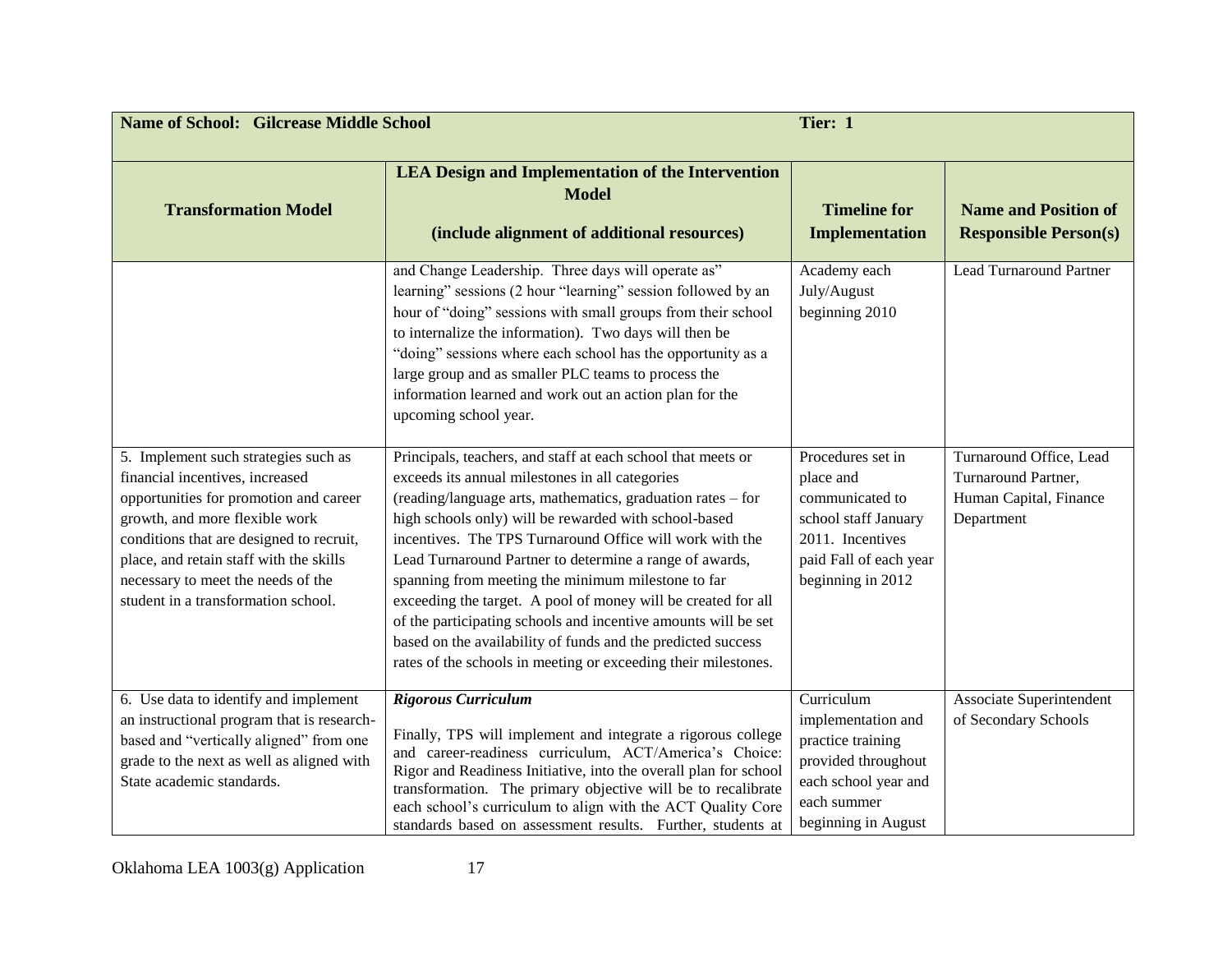| <b>Name of School: Gilcrease Middle School</b><br>Tier: 1 |                                                                                                                                                                                                                                                                                                  |                                              |                                                                                   |
|-----------------------------------------------------------|--------------------------------------------------------------------------------------------------------------------------------------------------------------------------------------------------------------------------------------------------------------------------------------------------|----------------------------------------------|-----------------------------------------------------------------------------------|
| <b>Transformation Model</b>                               | <b>LEA Design and Implementation of the Intervention</b><br><b>Model</b><br>(include alignment of additional resources)                                                                                                                                                                          | <b>Timeline for</b><br><b>Implementation</b> | <b>Name and Position of</b><br><b>Responsible Person(s)</b>                       |
|                                                           | the participating middle schools will receive increased<br>learning time through the Extended Learning Time model as<br>provided by the National Center on Time and Learning.                                                                                                                    | 2010                                         |                                                                                   |
|                                                           | As part of the transformation model, TPS will specifically<br>address the motivational and competency aspects of the<br>change process by providing the following:                                                                                                                               | Curriculum<br>alignment Spring<br>2011       | ACT/America's Choice,<br>Turnaround Office, and<br><b>Lead Turnaround Partner</b> |
|                                                           | Communications to staff, parents, the school<br>1)<br>community, and other stakeholders about the need<br>for ensuring college and career-ready graduates that<br>includes evidence for the need and urgency for<br>change in the context of the culture of each school's<br>specific community, |                                              |                                                                                   |
|                                                           | End-of-course results, value-added information and<br>2)<br>student progress information to guide decisions<br>about course design, rigor, and student and teacher<br>course assignments,                                                                                                        |                                              |                                                                                   |
|                                                           | Tools<br>and<br>support<br>delivered<br>directly<br>3)<br>by<br>ACT/America's Choice to address discrepancies<br>between the present standards and ACT Quality Core<br>standards,                                                                                                                |                                              |                                                                                   |
|                                                           | Tools and support delivered directly by the National<br>4)<br>Center on Time and Learning to address scheduling<br>and course content issues,                                                                                                                                                    |                                              |                                                                                   |
|                                                           | Opportunities to learn from peers, within, and<br>5)<br>outside the transformation project, and<br>On-site support (materials, guidance, connections,<br>6)<br>resources), feedback, and monitoring.                                                                                             |                                              |                                                                                   |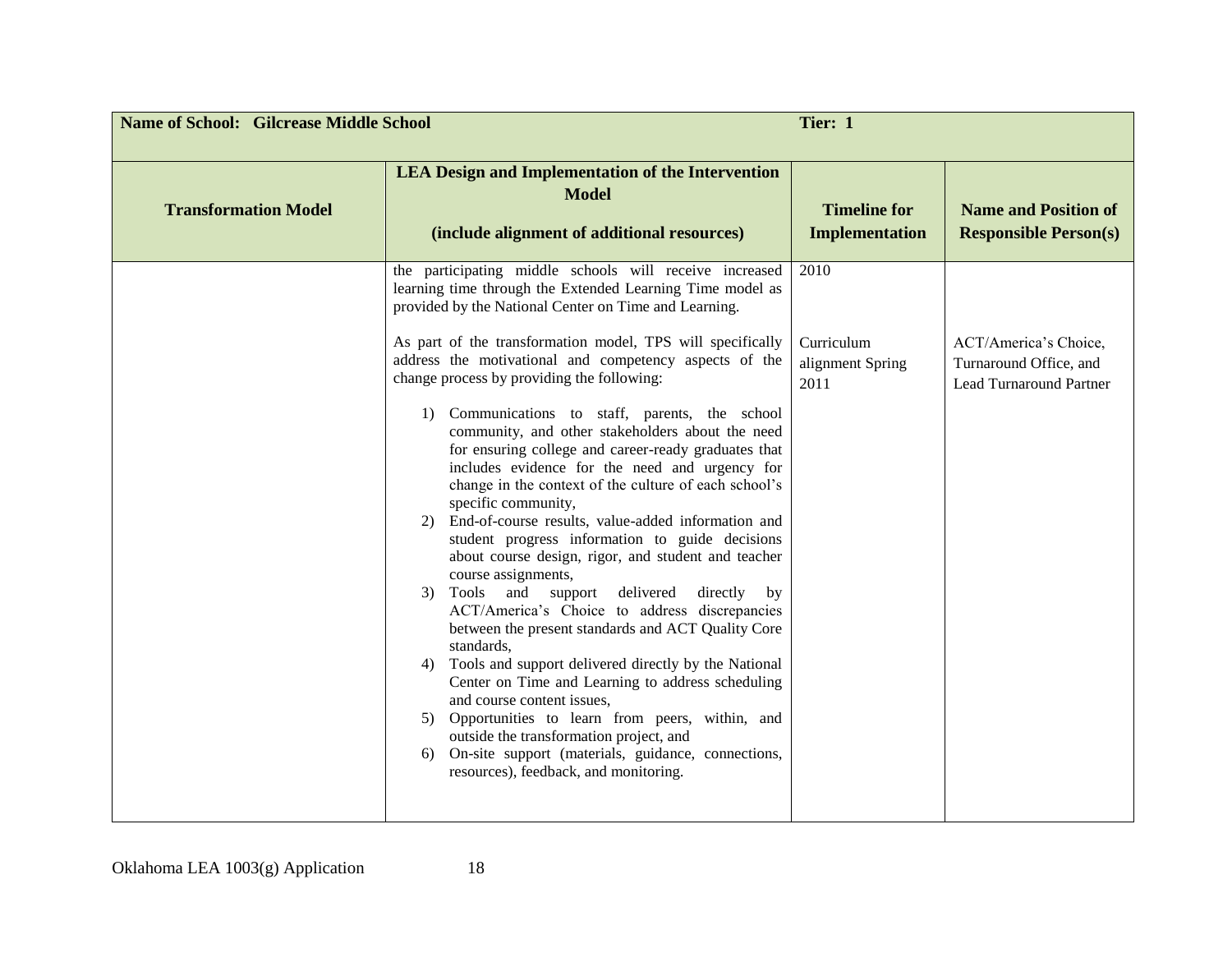| <b>Name of School: Gilcrease Middle School</b>                                                                                                                                                                                |                                                                                                                                                                                                                                                                                                                                                                                                                                                                                                                                                                                                                                                                                                                                                                                                                                                                                                                                                                                                                                                                                                                                                                                                                                                                                                                                                                                                                                                                                                                        | Tier: 1                                                                                                                        |                                                             |
|-------------------------------------------------------------------------------------------------------------------------------------------------------------------------------------------------------------------------------|------------------------------------------------------------------------------------------------------------------------------------------------------------------------------------------------------------------------------------------------------------------------------------------------------------------------------------------------------------------------------------------------------------------------------------------------------------------------------------------------------------------------------------------------------------------------------------------------------------------------------------------------------------------------------------------------------------------------------------------------------------------------------------------------------------------------------------------------------------------------------------------------------------------------------------------------------------------------------------------------------------------------------------------------------------------------------------------------------------------------------------------------------------------------------------------------------------------------------------------------------------------------------------------------------------------------------------------------------------------------------------------------------------------------------------------------------------------------------------------------------------------------|--------------------------------------------------------------------------------------------------------------------------------|-------------------------------------------------------------|
| <b>Transformation Model</b>                                                                                                                                                                                                   | <b>LEA Design and Implementation of the Intervention</b><br><b>Model</b><br>(include alignment of additional resources)                                                                                                                                                                                                                                                                                                                                                                                                                                                                                                                                                                                                                                                                                                                                                                                                                                                                                                                                                                                                                                                                                                                                                                                                                                                                                                                                                                                                | <b>Timeline for</b><br><b>Implementation</b>                                                                                   | <b>Name and Position of</b><br><b>Responsible Person(s)</b> |
| 7. Promote the continuous use of<br>student data (such as from formative,<br>interim, and summative assessments) to<br>inform and differentiate instruction in<br>order to meet the academic needs of<br>individual students. | ACT/America's Choice: Rigor and Readiness Initiative<br>TPS contracted with ACT/America's Choice in the summer of<br>2009 to begin a pilot implementation in some of its middle<br>schools and high schools. The program is designed to<br>improve the level of college readiness as determined by the<br>extensive research conducted by the America College Testing<br>(ACT) organization. The reform model is based on the<br>Response to Intervention (RTI) practices that have a proven<br>record of success. The RTI process applies to both academic<br>interventions and guidance of psychosocial supports. In<br>addition to the intervention strategies, the focus of this<br>initiative is to improve teaching methodology, raise academic<br>standards, increase data driven instructional practices and<br>collaboration via Professional Learning Communities (PLC).<br><b>Summative Data Access and Use</b><br>1)<br>By analyzing value-added and student growth projection<br>information, end of course examinations, as well as Explore,<br>Plan, and ACT test scores, teachers and administrators will<br>use their data to assess how they are impacting student<br>learning and to inform their decisions about instructional<br>efficacy, practice, student and teacher placement, and the<br>effects of interventions. Professional development and<br>Professional Learning Community efforts under this<br>component will concentrate on ensuring a teacher's ability to<br>do the following: | Training for<br>Professional Learning<br><b>Community Team</b><br>Leaders and Data<br>Coordinators<br>August/September<br>2010 | Turnaround Office and<br><b>Lead Turnaround Partners</b>    |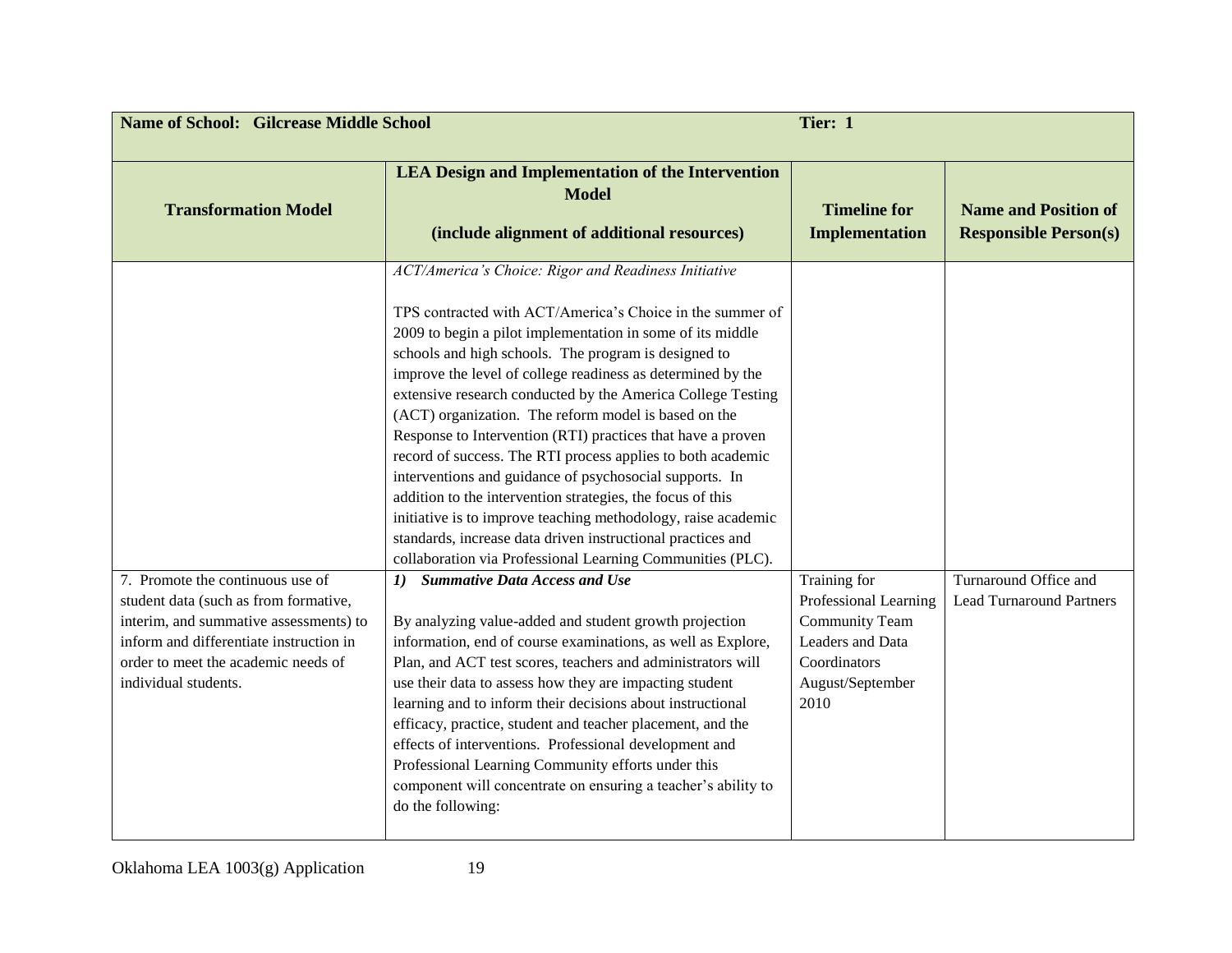| <b>Name of School: Gilcrease Middle School</b> | Tier: 1                                                                                                                                                                                                                                                                                                                                                                                                                                                                                                                                                                                                                                             |                                                                                                                                                                                        |                                                                                                                                |
|------------------------------------------------|-----------------------------------------------------------------------------------------------------------------------------------------------------------------------------------------------------------------------------------------------------------------------------------------------------------------------------------------------------------------------------------------------------------------------------------------------------------------------------------------------------------------------------------------------------------------------------------------------------------------------------------------------------|----------------------------------------------------------------------------------------------------------------------------------------------------------------------------------------|--------------------------------------------------------------------------------------------------------------------------------|
| <b>Transformation Model</b>                    | <b>LEA Design and Implementation of the Intervention</b><br><b>Model</b><br>(include alignment of additional resources)                                                                                                                                                                                                                                                                                                                                                                                                                                                                                                                             | <b>Timeline for</b><br><b>Implementation</b>                                                                                                                                           | <b>Name and Position of</b><br><b>Responsible Person(s)</b>                                                                    |
|                                                | Interpret value added test results<br>a)<br>Understand the interactions of progress and<br>b)<br>achievement information as well as their measured<br>effects and contributions to student growth<br>Use student growth projections to help students meet<br>C)<br>Explore, Plan and ACT targets<br>Discern patterns of student growth by disaggregated<br>d)<br>student groups<br>Determine and employ strategies that accelerate<br>e)<br>growth for students who are failing to make<br>sufficient academic progress<br>Synthesize value-added information with other data<br>f)<br>sources to determine meaningful action steps in<br>response. | Professional Learning<br>Community teams<br>will meet daily for 45<br>minutes beginning<br>August 2010                                                                                 | Turnaround Office, Lead<br>Turnaround Partners,<br>principals, and PLC team<br>leaders                                         |
|                                                | <b>End of Course Examinations</b><br>The Professional Learning Communities at each participating<br>school will be provided with OCCT and EOI test results, as<br>appropriate. Analysis of the student test data will all the<br>Professional Learning Community teams to determine where<br>achievement and progress gaps may exist relative to what has<br>been taught and what should be taught if students are to be<br>college/career ready. Gap analysis and test interpretation will<br>help teachers and administrators determine learning<br>progressions and make cogent revisions to the curriculum.                                     | Fall of each year<br>when state testing<br>data, value-added,<br>and student growth<br>information is<br>available and<br>ongoing in weekly<br>PLC discussion and<br>planning sessions | District Office of<br>Accountability,<br>Turnaround Office, Lead<br>Turnaround Partner,<br>principals, and PLC team<br>leaders |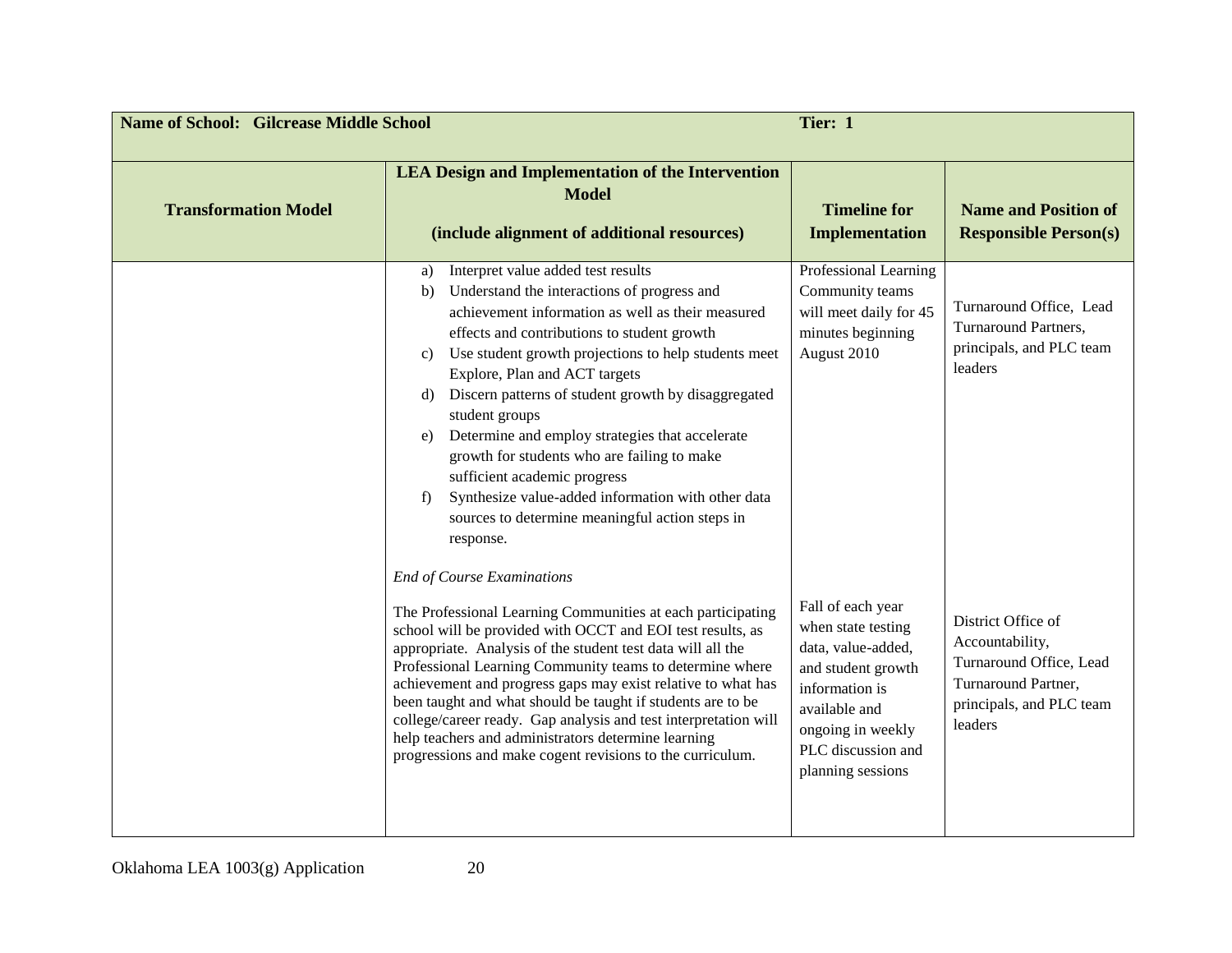| <b>Name of School: Gilcrease Middle School</b> |                                                                                                                                                                                                                                                                                                                                                                                                                                                                                                                                                                                                                                                                                                                                                                                                                                                                                                  | Tier: 1                                                                                                                                                                                                                                    |                                                                                                                                |
|------------------------------------------------|--------------------------------------------------------------------------------------------------------------------------------------------------------------------------------------------------------------------------------------------------------------------------------------------------------------------------------------------------------------------------------------------------------------------------------------------------------------------------------------------------------------------------------------------------------------------------------------------------------------------------------------------------------------------------------------------------------------------------------------------------------------------------------------------------------------------------------------------------------------------------------------------------|--------------------------------------------------------------------------------------------------------------------------------------------------------------------------------------------------------------------------------------------|--------------------------------------------------------------------------------------------------------------------------------|
| <b>Transformation Model</b>                    | <b>LEA Design and Implementation of the Intervention</b><br><b>Model</b><br>(include alignment of additional resources)                                                                                                                                                                                                                                                                                                                                                                                                                                                                                                                                                                                                                                                                                                                                                                          | <b>Timeline for</b><br><b>Implementation</b>                                                                                                                                                                                               | <b>Name and Position of</b><br><b>Responsible Person(s)</b>                                                                    |
|                                                | Explore/Plan/ACT Examinations<br>For many years, the Oklahoma State Regents for Higher<br>Education have provided Explore, Plan, and ACT<br>examination data to the District, but generally, the data is<br>placed on a shelf and is not used to inform practice. TPS will<br>work with its Lead Turnaround Partner to bring the data and<br>ownership for the results in the Professional Learning<br>Community teams. Teams will help the teachers analyze their<br>own knowledge of the examinations and their student's<br>performance on those exams. They will discuss each openly<br>and develop action plans to address how they will respond to<br>them. School counselors will be included in the Professional<br>Learning Community teams as they are a crucial partner in<br>ensuring that students are college/career ready.<br><b>Formative Assessment and Responsive Practice</b> | Fall of each year<br>when EPAS testing<br>data is available and<br>ongoing in weekly<br>PLC discussion and<br>planning sessions                                                                                                            | District Office of<br>Accountability,<br>Turnaround Office, Lead<br>Turnaround Partner,<br>principals, and PLC team<br>leaders |
|                                                | Each school will work with the TPS Turnaround Office and<br>its Lead Turnaround Partner to leverage strategic change in<br>school and classroom culture, teacher expectations, data use,<br>and student engagement. The resulting impact will include a)<br>clear learning targets for students, b) timely, useful,<br>descriptive feedback, c) designed and frequently used sound,<br>aligned assessments, and d) responsiveness to formative data<br>in ways that increase student learning.<br>Data Use<br>Trainings on the use of formative data will be incorporated<br>with the training methods and sessions described above under<br>the Summative Data Access and Use.                                                                                                                                                                                                                  | Survey tools will be<br>administered at least<br>one time per year<br>with timing at the<br>discretion of each<br>school. Results will<br>be analyzed through<br>the weekly PLC<br>discussion and<br>planning sessions<br>beginning August | Turnaround Office, Lead<br>Turnaround Partner,<br>principals and PLC team<br>leaders                                           |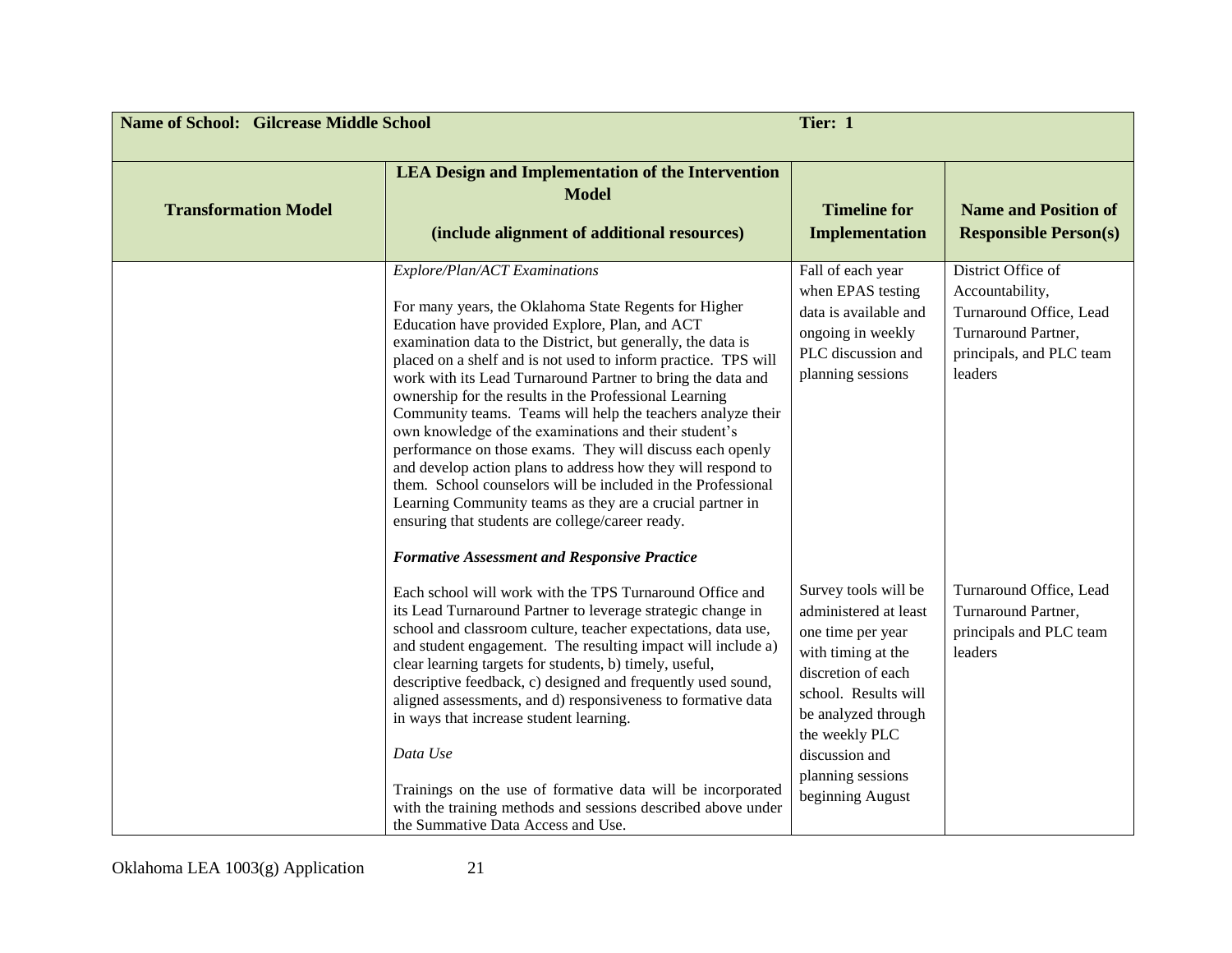| <b>Name of School: Gilcrease Middle School</b>                                              |                                                                                                                                                                                                                                                                                                                                                                                                                                                                                                                                                                                                                                                                                        | Tier: 1                                                             |                                                                                                                   |
|---------------------------------------------------------------------------------------------|----------------------------------------------------------------------------------------------------------------------------------------------------------------------------------------------------------------------------------------------------------------------------------------------------------------------------------------------------------------------------------------------------------------------------------------------------------------------------------------------------------------------------------------------------------------------------------------------------------------------------------------------------------------------------------------|---------------------------------------------------------------------|-------------------------------------------------------------------------------------------------------------------|
| <b>Transformation Model</b>                                                                 | <b>LEA Design and Implementation of the Intervention</b><br><b>Model</b><br>(include alignment of additional resources)                                                                                                                                                                                                                                                                                                                                                                                                                                                                                                                                                                | <b>Timeline for</b><br><b>Implementation</b>                        | <b>Name and Position of</b><br><b>Responsible Person(s)</b>                                                       |
|                                                                                             |                                                                                                                                                                                                                                                                                                                                                                                                                                                                                                                                                                                                                                                                                        | 2010                                                                |                                                                                                                   |
| 8. Establish schedules and implement<br>strategies that provide increased learning<br>time. | Two middle schools, including Gilcrease Middle School, have<br>been involved with the National Center for Time and<br>Learning (NCTL) since January 2010 in developing plans to<br>implement an Extended Learning Time school reform model<br>(ELT). The focus ELT planning is to engage school leaders<br>and teachers in designing and implementing a better, stronger<br>school day.                                                                                                                                                                                                                                                                                                | Communication of<br>plan to parents and<br>community Summer<br>2010 | Associate Superintendent<br>of Secondary Schools,<br>Turnaround Office, Lead<br>Turnaround Partner,<br>principals |
|                                                                                             | The key components of the ELT model are as follows:<br>Additional time for core academic subjects,<br>1)<br>Additional time for teachers to employ interactive<br>2)<br>projects that help students apply their skills to real<br>life situations,<br>Provide more time for teachers to collaborate during<br>3)<br>the school day planning lessons together and using<br>data more effectively,<br>Provide integrated, engaging enrichment activities<br>4)<br>that help develop student cognitive and social skills,<br>Extensive use of "Best Practices" in teacher<br>5)<br>professional development activities, and<br>Extensive training of school site leaders in support<br>6) | <b>Implementation Fall</b><br>2010                                  | Associate Superintendent<br>of Secondary Schools,<br>Turnaround Office, Lead<br>Turnaround Partner,<br>principals |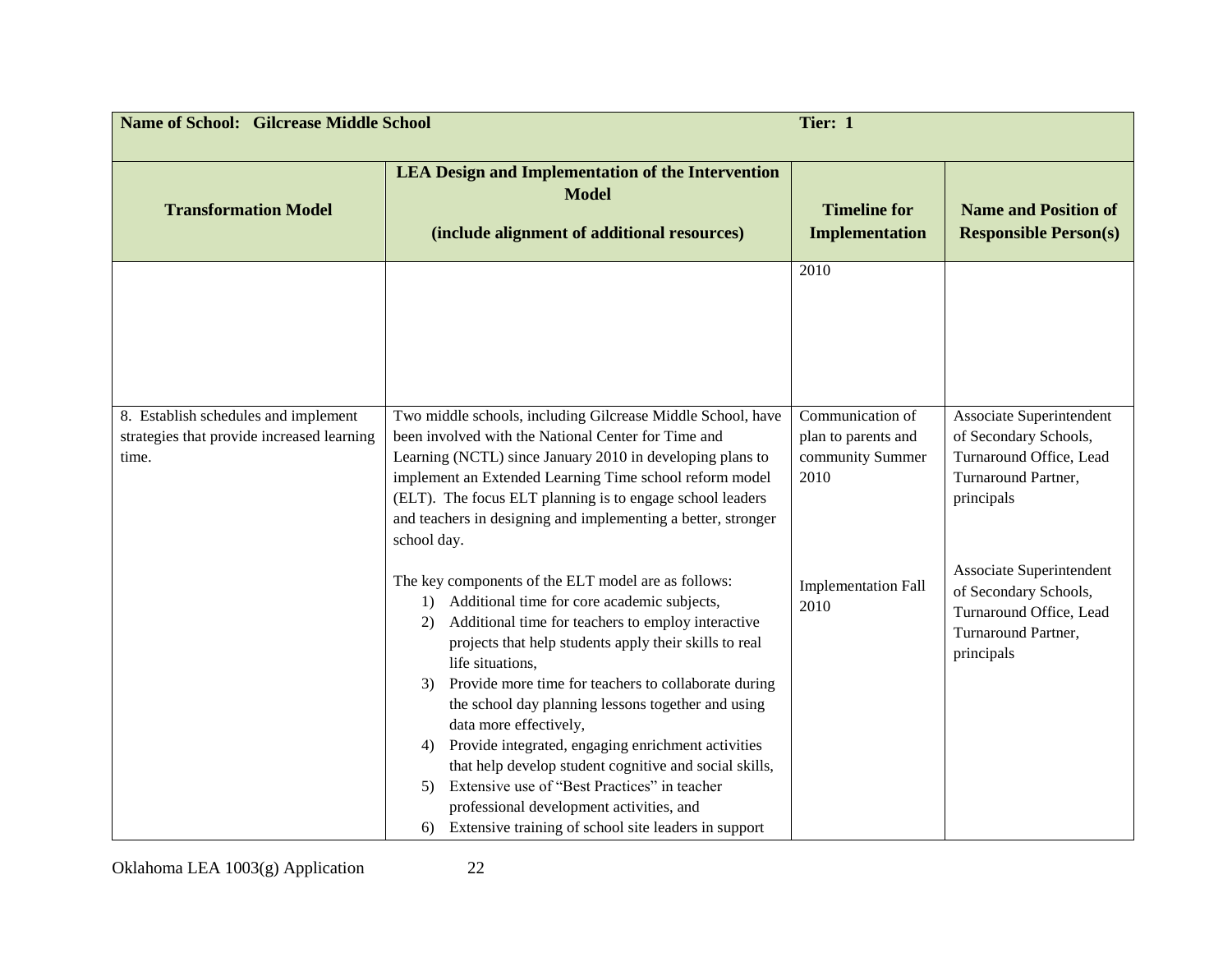| <b>Name of School: Gilcrease Middle School</b>                                                                     |                                                                                                                                                                                                                                                                                                                                                                                                                                                                                                                                                                                                                                                                                                                                                                                                                                                                                                                                                                                                                         | Tier: 1                                                              |                                                             |
|--------------------------------------------------------------------------------------------------------------------|-------------------------------------------------------------------------------------------------------------------------------------------------------------------------------------------------------------------------------------------------------------------------------------------------------------------------------------------------------------------------------------------------------------------------------------------------------------------------------------------------------------------------------------------------------------------------------------------------------------------------------------------------------------------------------------------------------------------------------------------------------------------------------------------------------------------------------------------------------------------------------------------------------------------------------------------------------------------------------------------------------------------------|----------------------------------------------------------------------|-------------------------------------------------------------|
| <b>Transformation Model</b>                                                                                        | <b>LEA Design and Implementation of the Intervention</b><br><b>Model</b><br>(include alignment of additional resources)                                                                                                                                                                                                                                                                                                                                                                                                                                                                                                                                                                                                                                                                                                                                                                                                                                                                                                 | <b>Timeline for</b><br><b>Implementation</b>                         | <b>Name and Position of</b><br><b>Responsible Person(s)</b> |
|                                                                                                                    | and evaluation of teachers.                                                                                                                                                                                                                                                                                                                                                                                                                                                                                                                                                                                                                                                                                                                                                                                                                                                                                                                                                                                             |                                                                      |                                                             |
| 9. Provide ongoing mechanisms for<br>family and community engagement.                                              | Each school, in collaboration with the Turnaround Office and<br>the Lead Turnaround Partner, will host parent and community<br>engagement forums every year to go over the annual report<br>aligned to the School Progress Dashboard. After the report<br>has been distributed to the parents and the school community,<br>they will be invited to participate in the engagement forum<br>where they will be encouraged to ask questions of the school<br>and district leadership regarding the progress of their school<br>as well as provide input as to how they can help the school<br>reach its goals and further engage the community.<br>The Lead Turnaround Partner will further help the schools<br>provide additional communication outlets with the parents<br>and school community so that each stakeholder desiring a<br>greater connection to the school will be readily able to access<br>the school as well as receive up-to-date information as to how<br>the school is progressing towards its goals. |                                                                      |                                                             |
|                                                                                                                    | Parents provided with bus passes to attend parent/teacher<br>conferences.<br>Teachers selected and begin to make home visits to students<br>who are suspended from school.                                                                                                                                                                                                                                                                                                                                                                                                                                                                                                                                                                                                                                                                                                                                                                                                                                              |                                                                      |                                                             |
| 10. Give the school sufficient                                                                                     | Each school will be expected to create a site governance body                                                                                                                                                                                                                                                                                                                                                                                                                                                                                                                                                                                                                                                                                                                                                                                                                                                                                                                                                           | Training and                                                         | Lead Turnaround Partner,                                    |
| operational flexibility (such as staffing,<br>calendars/time, and budgeting) to<br>implement fully a comprehensive | that includes Professional Learning Community team leaders,<br>site administrators, Human Capital partners, the Turnaround<br>Office, the Lead Turnaround Partner, parents and community                                                                                                                                                                                                                                                                                                                                                                                                                                                                                                                                                                                                                                                                                                                                                                                                                                | planning time will be<br>provided to each site<br>each summer (5-day | Turnaround Office                                           |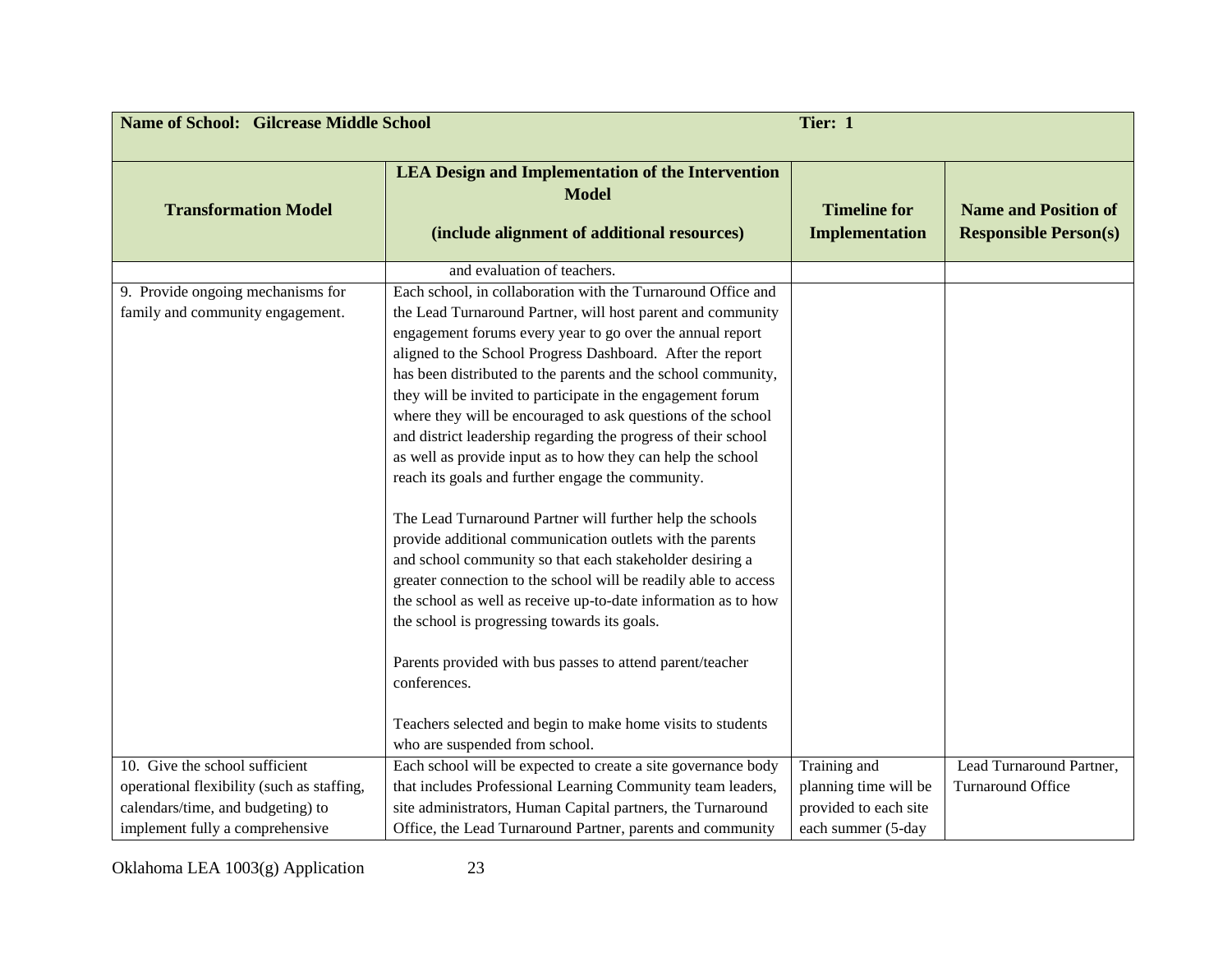| <b>Name of School: Gilcrease Middle School</b>                                                                                                                                                                                                 |                                                                                                                                                                                                                                                                                                                                                                                                                                                                                                                                                                                                                                                                                                                                                                                                                                                                                                      | Tier: 1                                                                                                                                                                                                                                                                       |                                                                                                                     |
|------------------------------------------------------------------------------------------------------------------------------------------------------------------------------------------------------------------------------------------------|------------------------------------------------------------------------------------------------------------------------------------------------------------------------------------------------------------------------------------------------------------------------------------------------------------------------------------------------------------------------------------------------------------------------------------------------------------------------------------------------------------------------------------------------------------------------------------------------------------------------------------------------------------------------------------------------------------------------------------------------------------------------------------------------------------------------------------------------------------------------------------------------------|-------------------------------------------------------------------------------------------------------------------------------------------------------------------------------------------------------------------------------------------------------------------------------|---------------------------------------------------------------------------------------------------------------------|
| <b>Transformation Model</b>                                                                                                                                                                                                                    | <b>LEA Design and Implementation of the Intervention</b><br><b>Model</b><br>(include alignment of additional resources)                                                                                                                                                                                                                                                                                                                                                                                                                                                                                                                                                                                                                                                                                                                                                                              | <b>Timeline for</b><br><b>Implementation</b>                                                                                                                                                                                                                                  | <b>Name and Position of</b><br><b>Responsible Person(s)</b>                                                         |
| approach to substantially improve<br>student achievement outcomes and<br>increase high school graduation rates.                                                                                                                                | stakeholders. This governance body will have decision-<br>making responsibility in the areas of schedules, budget<br>expenditures, and teacher assignments. The governance body<br>will meet as needed, publish and agenda, and will work with<br>the Lead Turnaround Partner to develop a process of<br>effectively communicating the decisions made to the<br>necessary stakeholders. The governance body will act as the<br>school's administrative Professional Learning Community,<br>incorporating the work of the other PLCs in the school as well<br>as analyzing current school level data on its own via the<br>School Progress Dashboard.                                                                                                                                                                                                                                                 | Academy) that is<br>focused on the make-<br>up of the governance<br>body, organization of<br>meetings, areas of<br>responsibility, and<br>processes needed to<br>function effectively.<br>The newly formed<br>governance bodies<br>will be in place by<br>September 15, 2010. | Principals                                                                                                          |
| 11. Ensure that the school receives<br>ongoing, intensive technical assistance<br>and related support from the LEA, the<br>SEA, or a designated external lead<br>partner organization (such as a school<br>turnaround organization or an EMO). | TPS will establish a District Turnaround Director will oversee<br>the implementation and insure the fidelity of the<br>transformation model at each of the participating schools.<br>TPS will conduct a national search to fill the position with an<br>individual who meets the following qualifications to lead the<br>district in its turnaround efforts at the participating schools:<br>The Turnaround Director will serve as the chief<br>administrative officer responsible for the management,<br>evaluation, and improvement of the instruction, instructional<br>resources, student support, and operations for the participating<br>schools. Additionally, the director will act as the district,<br>state, and community liaison. He/she will provide<br>transformational leadership in helping each of the schools in<br>creating and managing a safe, supportive and positive learning | <b>July 2010</b>                                                                                                                                                                                                                                                              | Board of Education,<br>Teacher and Leader<br><b>Effectiveness Initiative</b><br>Office, and Human Capital<br>Office |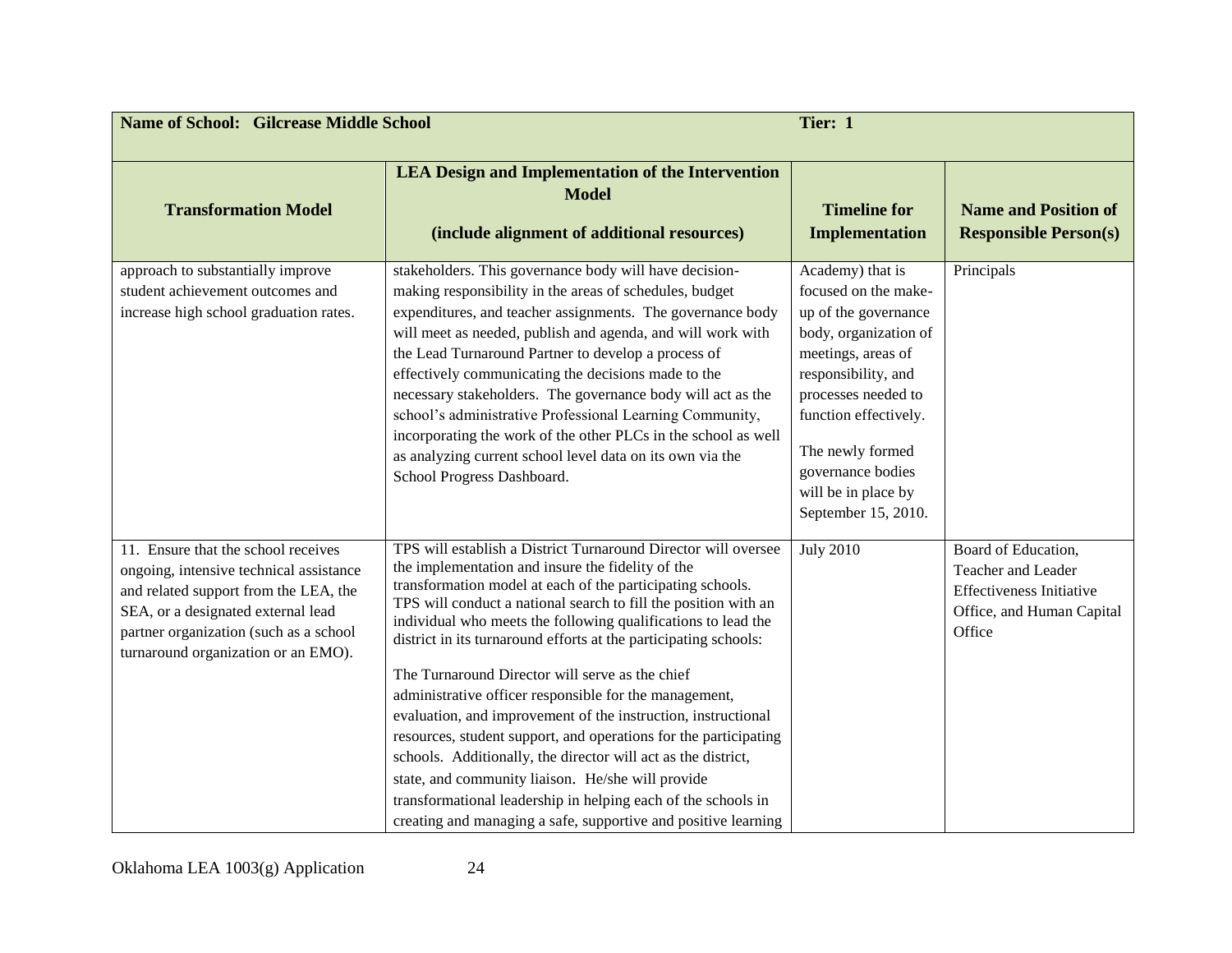| <b>Name of School: Gilcrease Middle School</b><br>Tier: 1 |                                                                                                                                                                                                                                                                                                                                                                                                                                                                                                                                                                                                                                                                                                                                                                                                                                                                                                                                                                                                                                                                                                                    |                                              |                                                                                        |
|-----------------------------------------------------------|--------------------------------------------------------------------------------------------------------------------------------------------------------------------------------------------------------------------------------------------------------------------------------------------------------------------------------------------------------------------------------------------------------------------------------------------------------------------------------------------------------------------------------------------------------------------------------------------------------------------------------------------------------------------------------------------------------------------------------------------------------------------------------------------------------------------------------------------------------------------------------------------------------------------------------------------------------------------------------------------------------------------------------------------------------------------------------------------------------------------|----------------------------------------------|----------------------------------------------------------------------------------------|
| <b>Transformation Model</b>                               | <b>LEA Design and Implementation of the Intervention</b><br><b>Model</b><br>(include alignment of additional resources)                                                                                                                                                                                                                                                                                                                                                                                                                                                                                                                                                                                                                                                                                                                                                                                                                                                                                                                                                                                            | <b>Timeline for</b><br><b>Implementation</b> | <b>Name and Position of</b><br><b>Responsible Person(s)</b>                            |
|                                                           | environment where all students excel, where staff is<br>empowered and share the vision of high performance and<br>collaboration, and where parents and community are engaged<br>in partnerships to support student achievement.<br>The director will report directly to the Superintendent of<br>Schools and will be members of the Associate Superintendent<br>for Secondary Schools' Professional Learning Community<br>(PLC).                                                                                                                                                                                                                                                                                                                                                                                                                                                                                                                                                                                                                                                                                   |                                              |                                                                                        |
|                                                           | Following District and state procurement procedures, TPS<br>will select and engage a Lead Turnaround Partner who has<br>earned national recognition for success in helping other large,<br>urban districts turnaround severely underperforming schools.<br>The Lead Turnaround Partner will work closely with the<br>district's Lead Turnaround Partner to enable each of the<br>participating schools to implement their selected intervention<br>model to fidelity, as well as assisting the Turnaround Office<br>in acting as a district and state liaison. The Lead Turnaround<br>Partner will be specifically responsible for providing intensive<br>mindset training to district leaders and participating schools to<br>create a high performance culture. Further, they will conduct<br>the 5-day academy to introduce and engage each school's<br>teaching staff in the transformation process so that schools<br>and their leaders are enabled to produce positive results in its<br>students as well as further professional development<br>throughout the year from national experts in transformation | <b>July 2010</b>                             | Board of Education,<br>Teacher and Leader<br><b>Effectiveness Initiative</b><br>Office |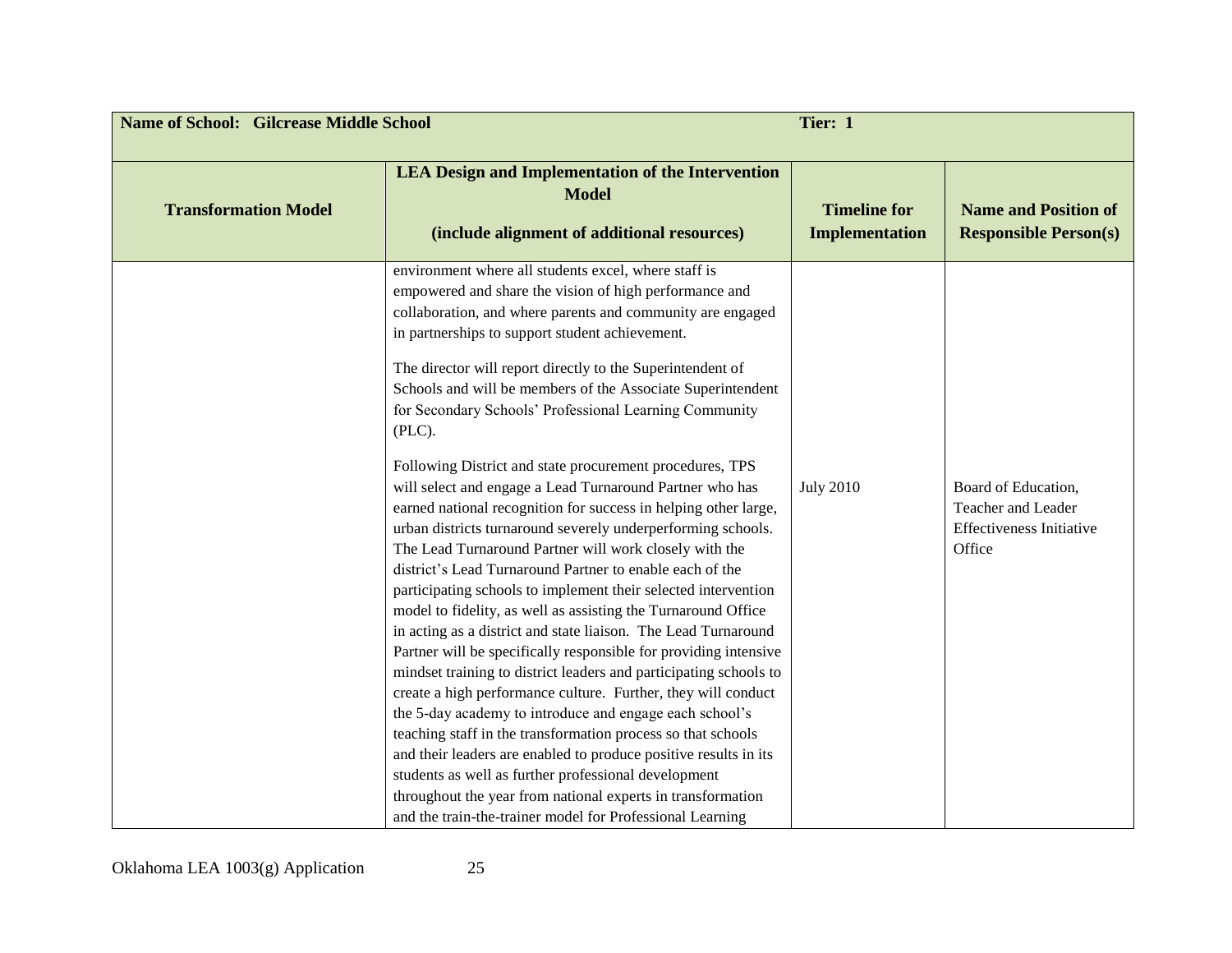| <b>Name of School: Gilcrease Middle School</b><br>Tier: 1                                                                                          |                                                                                                                                                                                                                                                                                                                                                                                                                                                                                                                                                                                                                                                                                                                                                                                                                                                                                                                                                                                                                                                                                                                                                                                                                                                                                                                                                                                                                                                                                                                                                                                                                    |                                                          |                                                             |
|----------------------------------------------------------------------------------------------------------------------------------------------------|--------------------------------------------------------------------------------------------------------------------------------------------------------------------------------------------------------------------------------------------------------------------------------------------------------------------------------------------------------------------------------------------------------------------------------------------------------------------------------------------------------------------------------------------------------------------------------------------------------------------------------------------------------------------------------------------------------------------------------------------------------------------------------------------------------------------------------------------------------------------------------------------------------------------------------------------------------------------------------------------------------------------------------------------------------------------------------------------------------------------------------------------------------------------------------------------------------------------------------------------------------------------------------------------------------------------------------------------------------------------------------------------------------------------------------------------------------------------------------------------------------------------------------------------------------------------------------------------------------------------|----------------------------------------------------------|-------------------------------------------------------------|
| <b>Transformation Model</b>                                                                                                                        | <b>LEA Design and Implementation of the Intervention</b><br><b>Model</b><br>(include alignment of additional resources)                                                                                                                                                                                                                                                                                                                                                                                                                                                                                                                                                                                                                                                                                                                                                                                                                                                                                                                                                                                                                                                                                                                                                                                                                                                                                                                                                                                                                                                                                            | <b>Timeline for</b><br><b>Implementation</b>             | <b>Name and Position of</b><br><b>Responsible Person(s)</b> |
| 12. List any additional permissible<br>strategies the LEA will implement as a<br>part of the transformational model.<br>1.<br>2.<br>3.<br>4.<br>5. | Community experts within the district and schools staffs. The<br>Lead Turnaround Partner will also work closely with each of<br>the schools as they conduct monthly walk-throughs and<br>modeling sessions in collaboration with other district partners<br>to ensure continuity and integration of all the components of<br>the transformation effort. Finally, the Lead Turnaround<br>Partner will assist the district in developing specialized<br>dashboards and training in value-added data analysis to enable<br>quick but thorough analysis of each school's performance in<br>multiple measures for both the schools themselves, as well as<br>the state, district, parents, and community.<br><b>School Progress Tracking</b><br>The TPS Turnaround Office will collaborate with the Lead<br>Turnaround Partner, each school, and program specific<br>partners, such as ACT/America's Choice and the National<br>Center on Time and Learning, to conduct monthly walk-<br>throughs and modeling sessions to ensure continuity and<br>integration of all the components of the transformation effort.<br>Additionally, the Lead Turnaround Partner will assist the<br>district in developing specialized dashboards, aligned to<br>district and initiative goals, that provide a quick but thorough<br>analysis of each school's performance based on multiple<br>measures, including, but not limited to, College/Career<br>Readiness (academic achievement, student progress, gap<br>identification), School Climate and Safety, Financial<br>Accountability, and Professional Development. Each school | <b>School Progress</b><br>Dashboard created<br>Fall 2010 | <b>Lead Turnaround Partner</b><br>and Turnaround Office     |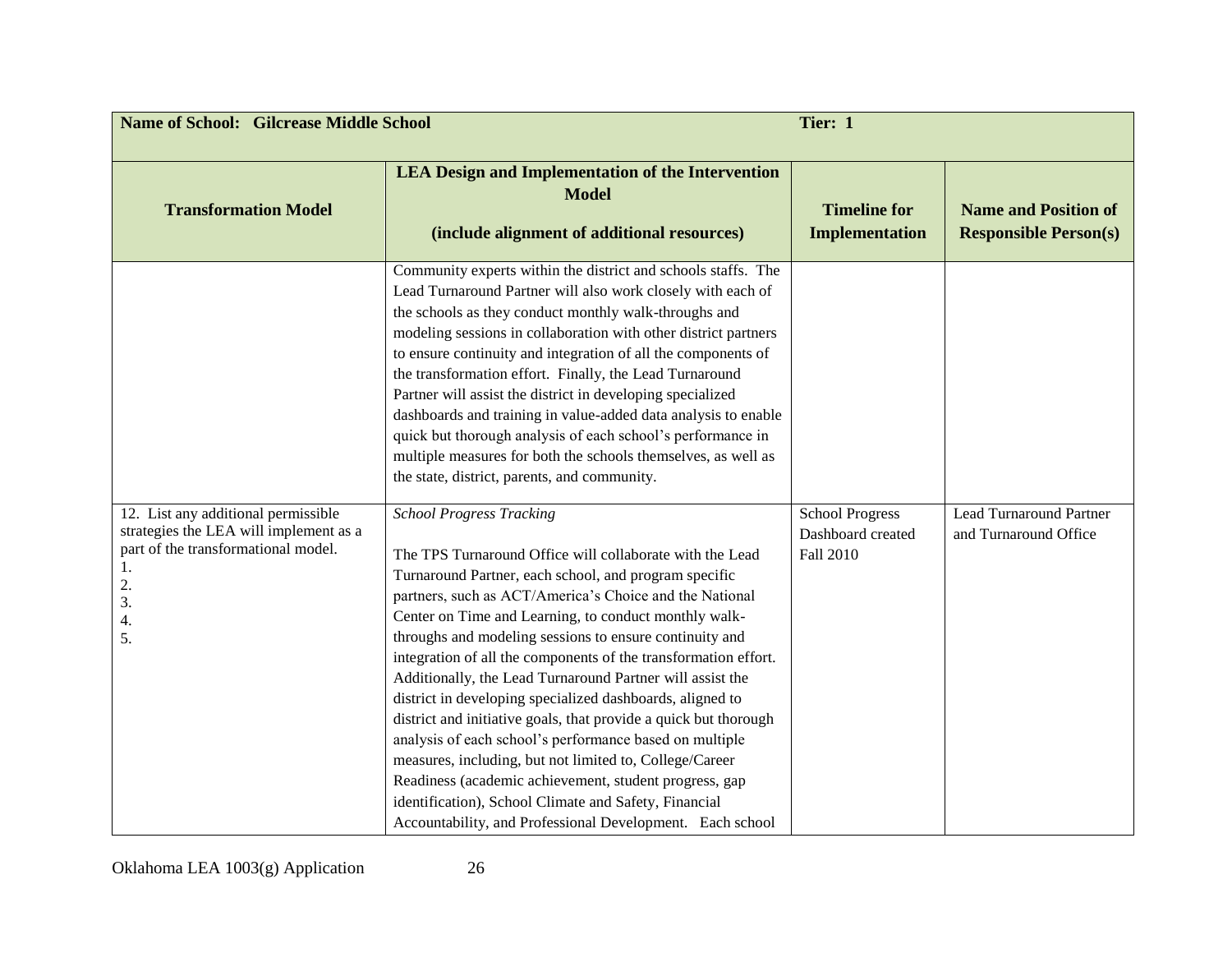| <b>Name of School: Gilcrease Middle School</b><br>Tier: 1 |                                                                                                                                                                                                                                                                                                                                                                                                                                                                                                                |                                              |                                                                         |
|-----------------------------------------------------------|----------------------------------------------------------------------------------------------------------------------------------------------------------------------------------------------------------------------------------------------------------------------------------------------------------------------------------------------------------------------------------------------------------------------------------------------------------------------------------------------------------------|----------------------------------------------|-------------------------------------------------------------------------|
| <b>Transformation Model</b>                               | <b>LEA Design and Implementation of the Intervention</b><br><b>Model</b><br>(include alignment of additional resources)                                                                                                                                                                                                                                                                                                                                                                                        | <b>Timeline for</b><br><b>Implementation</b> | <b>Name and Position of</b><br><b>Responsible Person(s)</b>             |
|                                                           | principal will be responsible for developing an annual report<br>detailing the activities of the school for the previous year, the<br>impact it made on student achievement and progress, current<br>statuses for the multiple measures included in the dashboard,<br>and a planned response for the upcoming year. The principal                                                                                                                                                                              | August 2010                                  | Principal and<br>transformational coach                                 |
|                                                           | will distribute this annual report to the school staff, district<br>administrators, the Turnaround Office, the Lead Turnaround<br>Partner, as well as parents and the community.                                                                                                                                                                                                                                                                                                                               | August 2010                                  | Principal and<br>transformational coach                                 |
|                                                           | School and Classroom Culture                                                                                                                                                                                                                                                                                                                                                                                                                                                                                   | Sept. 2010                                   | Principal                                                               |
|                                                           | Hire PRIDE Promoters and set up culture training for teachers<br>and staff.                                                                                                                                                                                                                                                                                                                                                                                                                                    |                                              |                                                                         |
|                                                           | Implement teacher and staff incentive plan for attendance.                                                                                                                                                                                                                                                                                                                                                                                                                                                     |                                              | Turnaround Office,<br>principals, Superintendent                        |
|                                                           | Write and get board approval for TRIM teacher policy.                                                                                                                                                                                                                                                                                                                                                                                                                                                          |                                              |                                                                         |
|                                                           | Each participating school will participate in the KEYS 2.0<br>survey as provided by the National Education Association.<br>KEYS (version 2.0) identifies conditions in schools that need<br>improvement, making it part of a broader change process.<br>The schools that have implemented KEYS 2.0 have made<br>increasing use of student performance data to give direction to<br>school improvement. The NEA assists schools and districts in<br>using the KEYS data within the context of continuous school | KEYS 2.0 set up<br>completed Fall 2010       | Principals, Turnaround<br>Office, and Lead<br><b>Turnaround Partner</b> |